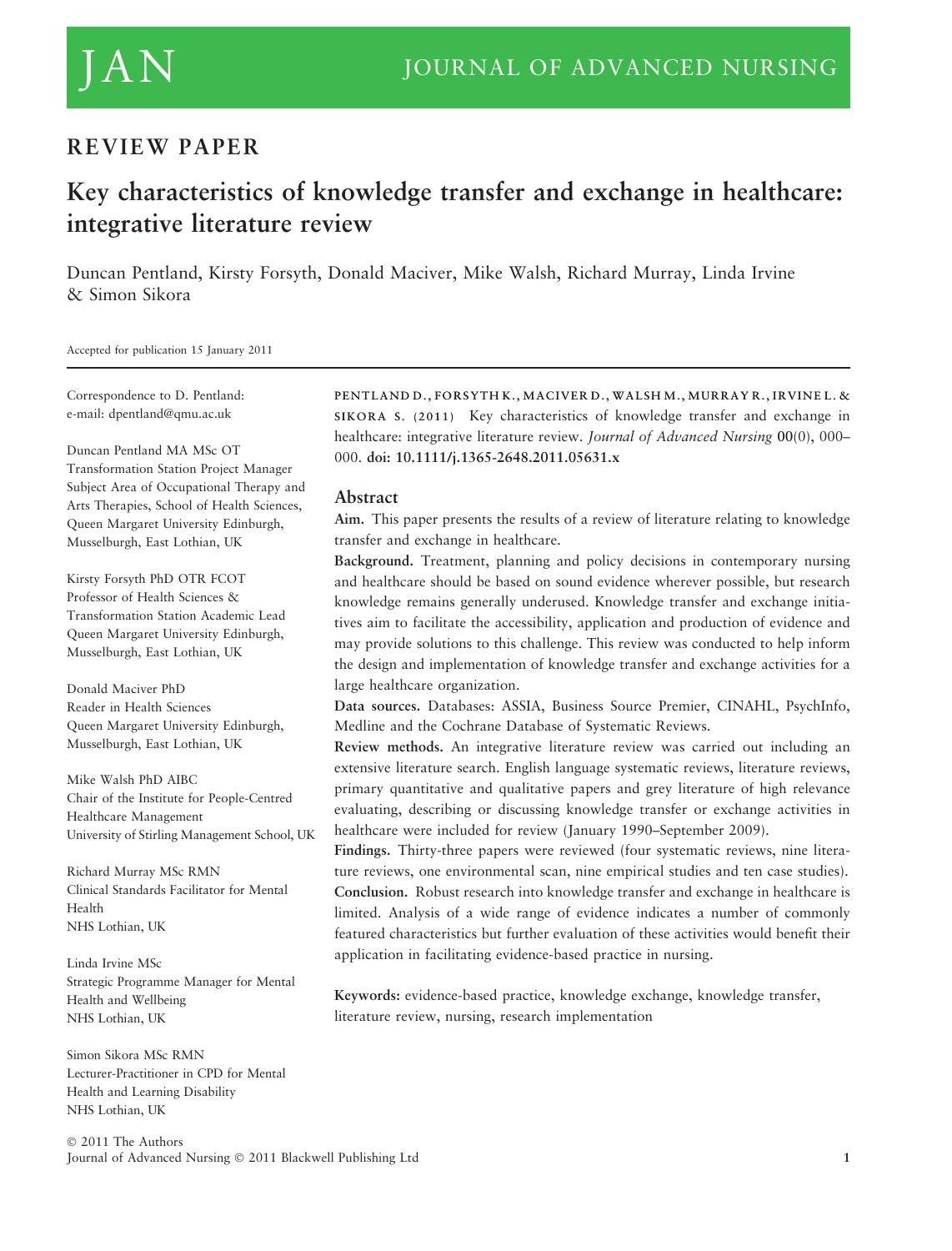### Introduction

The importance of basing decisions regarding the use of interventions, distribution of services and policy directions in contemporary health services on best available evidence is an established concept (Sackett & Rosenberg 1995).

However, extensive literature demonstrates that knowledge generated by research endeavours is generally underused in these areas, with investigation and commentary focused on identifying and explaining the barriers and facilitators to research use (Haynes & Haines 1998, Newman et al. 1998, Grol & Grimshaw 2003, McKenna et al. 2004, Green 2008, Lees 2008, Schoonover 2009).

Healthcare policy and funding in the UK, Europe, the United States, Canada and Australia increasingly reflects the growing importance of supporting research efforts that result in both worthwhile treatments and technologies whilst ensuring that the primary outcome of these developments is their judicious implementation with populations whose health benefits as a result (Woolf 2008).

Numerous models for enabling changes to evidence-based decision-making illustrate previous efforts to develop solutions. However, these lack sufficient depth and impose overly rigid and linear frameworks, which fail to recognize the impact of context, and in particular the effects that complexities in healthcare organizations may have on allowing such changes (Kitson et al. 1998, Kitson 2009).

Knowledge transfer (KT) and knowledge exchange (KE) strategies are emerging as potential solutions to commonly encountered barriers to using evidence that are more capable of accommodating the particular challenges of healthcare systems. There currently exists a multitude of definitions, concepts, processes, descriptions and models relating to KT and KE, which have greatly complicated working and research in this field (Graham et al. 2006). Existing research tends to investigate individual KT and KE methods and there is a need to conduct a broader examination and review of the literature relevant to healthcare with the aim of identifying their key characteristics and features.

# The review

#### Aims

This review was conducted to help inform the design and implementation of sustainable knowledge transfer and exchange mechanisms in a large healthcare organization. The review examines literature concerning KT and KE methods and their use in healthcare settings. Specifically, literature relating to three processes was reviewed:

- How research knowledge is communicated to clinical practitioners
- How research of greater priority, relevance and applicability is generated
- Whether these processes facilitate changes in health professionals' practice and decision-making

#### Design

Diverse language and definitions in this field have resulted in a literature base comprising disparate studies and commentaries. An integrative review design was developed to be broad enough to include simultaneously primary sources utilizing different methodologies, existing review information and theoretical commentary whilst being structured enough to remain focused on the primary topics.

The design of this review was informed by recent guidance on integrative reviewing intended to maintain rigour whilst mitigating the risks of bias and inaccuracy that can be associated with interrogating literature of this nature (Whittemore & Knafl 2005).

#### Search methods

Reviewing diverse literature was recognized as central to providing a comprehensive understanding of the phenomena that facilitate effective KT and KE in healthcare, but it was necessary to narrow the scope somewhat to develop practicable search parameters.

Exploratory engagement with existing literature enabled the reviewers to identify subjects to exclude, enabling focus to be retained on examining the most relevant literature. For instance, literature relating to the communication of research knowledge to the public was omitted. Specific parameters to guide the inclusion of papers were developed, full details of which are presented in Table 1.

#### Search strategies

Six computerized databases were searched for abstracts published between January 1990 and September 2009. Two social science and business databases were included alongside healthcare databases to ensure relevant literature from those fields was not omitted. Specific search strings were developed for each database using combinations of key words, subject headings, abstract and subject terms and a wide range of indexed and non-indexed synonyms.

This strategy ensured the comprehensive identification of papers, helping to mitigate potential limitations caused by inconsistencies in the indexing of the review topics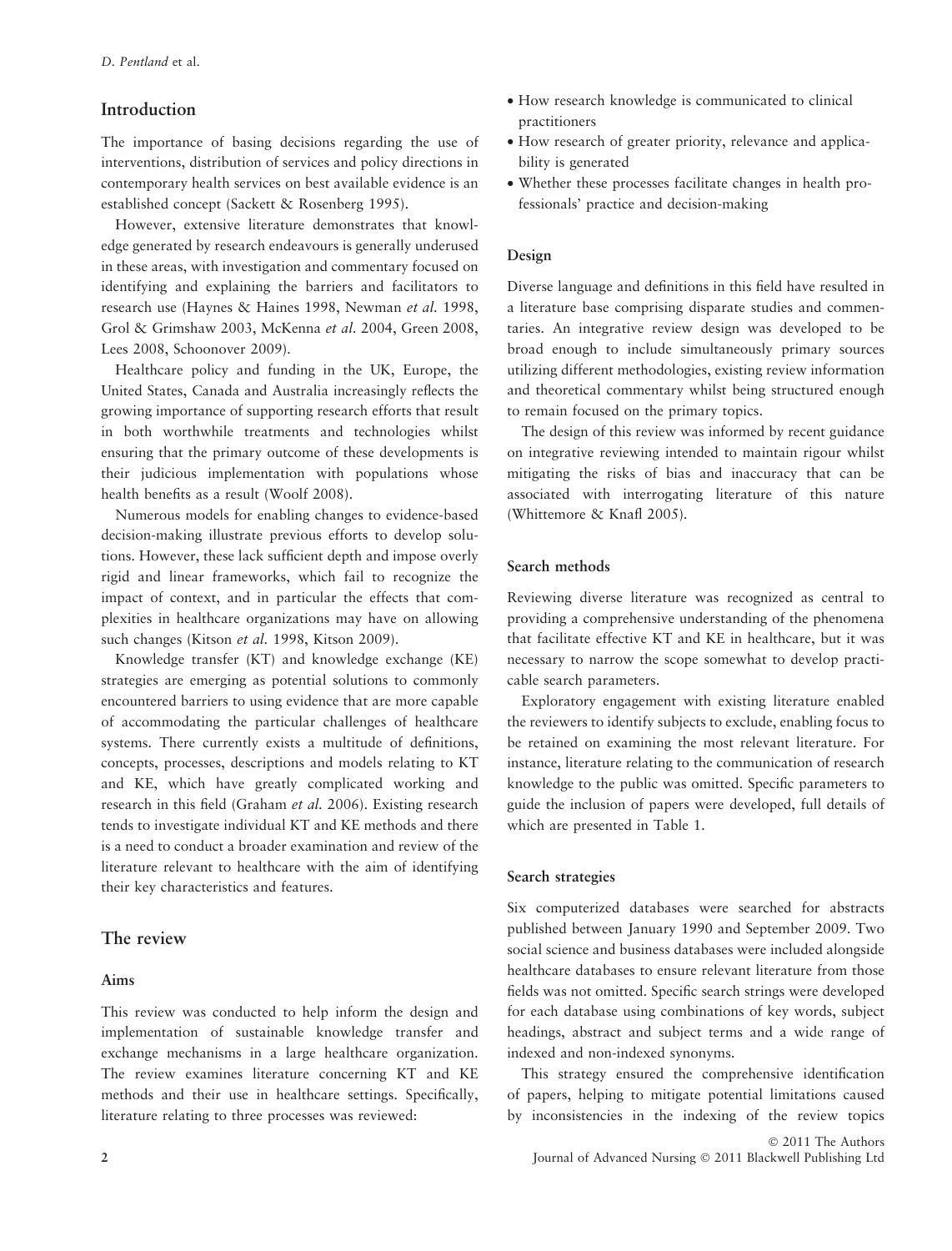#### Table 1 Inclusion and exclusion criteria

For inclusion in the review research papers had to meet the following criteria:

- 1) Peer-reviewed journal articles
- 2) Reports commissioned by health service organizations
- 3) English language only
- 4) Published from January 1990 to September 2009

As this integrative literature review is designed to help identify the most effective methods of knowledge transfer and exchange in health services the following criteria were also used:

- 1) Included articles which displayed the following characteristics:
- a. Evaluations or descriptions of collaborations between health service knowledge users and knowledge providers to promote the sharing of research information or evidence
- b. Evaluations or descriptions of collaborations between health service knowledge users and knowledge providers to create action from knowledge
- c. Evaluations or descriptions of collaborations between health service knowledge users and knowledge providers to undertake the production of new research information or evidence
- d. Literature reviews (including unpublished/grey literature) relating to the overall process of, or individual elements of KT and KE
- 2) Articles were not included that
- a. Dealt with the transfer of knowledge between the practitioners/ researchers and the public
- b. Dealt with the transfer and diffusion of programme or organizational innovations that do not include new research evidence
- c. Focused solely on the further education of health staff in research techniques, methods for accessing knowledge or building capacities to use research in practice

(Whittemore & Knafl 2005). In addition, the reference lists of those papers identified for inclusion in the review formed the basis for a hand search to identify further potentially relevant literature and ensure better coverage (Conn et al. 2003).

### Search outcome

The results of the computerized search process returned 1720 abstracts for review, which was increased to 1770 with the addition of 50 papers identified during the hand search. Initial management of retrieved abstracts included screening for relevance and assignment to appropriate categories including 'not for review', 'for review' and 'duplicates'. Inclusion and exclusion criteria were applied to the papers in the 'for review' category during secondary screening, and relevant papers were identified for full data extraction. A total of 1641 irrelevant papers were disqualified leaving 160 for detailed abstract review of which 33 were included for full review: four systematic reviews, nine literature reviews, one environmental scan, nine empirical studies and ten case studies.

© 2011 The Authors Journal of Advanced Nursing - 2011 Blackwell Publishing Ltd 3

#### Quality appraisal

Recognizing the challenges associated with gauging the quality of sources in any review is essential to informing the evaluative approach employed. Reviewing the methodological rigour of papers with homogenous designs is traditionally used to appraise quality in meta-analyses and systematic reviews (Cooper 1998). The lack of homogeneity in diverse sources presents challenges to quality appraisal (Whittemore & Knafl 2005). Rather than adopting a predefined checklist to identify papers for exclusion, an alternative method suggested by Kirkevold (1997) in which the authenticity, methodological quality, informational quality and representativeness of the papers are considered during data abstraction and synthesis was felt to be most appropriate.

#### Data abstraction and synthesis

To ensure trustworthiness and rigour during data abstraction and synthesis, a four-stage systematic analytic method making use of qualitative approaches was developed.

First, a standard format for summarizing descriptive and methodological information and outcomes of included studies was developed recording dimensions including: descriptive information (authors, date of publication, methodology); description of study objectives (focus, target audience); any definitions offered (definitions of knowledge transfer, knowledge exchange, knowledge translation etc.); and any findings and opinion related to activities intended to enable the use of knowledge in practice by health professionals.

The extracted information was compared and patterns recorded as they became apparent. The results of this process of comparative analysis were further scrutinized, from which it was possible to discern groupings of similar data and the identification of a number of key themes. Four key themes were identified at this stage including knowledge transfer, knowledge exchange, the importance of context and the role of brokers. Further examination of the data within these themes resulted in the identification of several sub-groups of information, which comprise the detailed findings in this review. Table 2 details the key findings of each review paper pertaining to methods for facilitating the use of knowledge in practice.

### Results

# Theme 1: Sharing knowledge – key characteristics of knowledge transfer

There are various definitions for KT, which despite discrepancies in language share a common theme relating to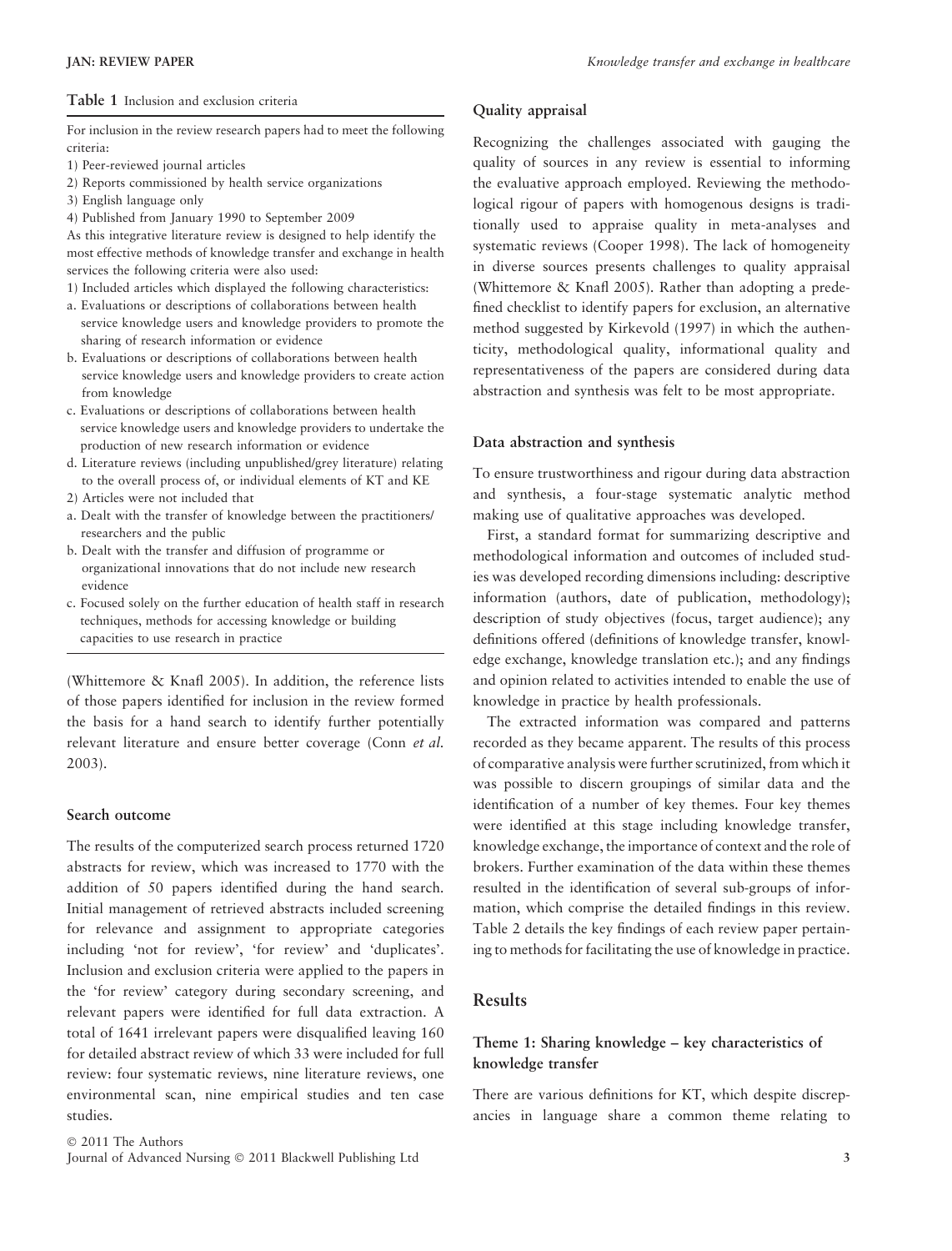| Table 2 Summary of included studies                                                          |                                                                                                                                                                                                |                                                                                                                                                                                                                                                                                                                                                                                                                                                                                                                                                                                                                                                                      |
|----------------------------------------------------------------------------------------------|------------------------------------------------------------------------------------------------------------------------------------------------------------------------------------------------|----------------------------------------------------------------------------------------------------------------------------------------------------------------------------------------------------------------------------------------------------------------------------------------------------------------------------------------------------------------------------------------------------------------------------------------------------------------------------------------------------------------------------------------------------------------------------------------------------------------------------------------------------------------------|
| Author and study type                                                                        | Aims                                                                                                                                                                                           | Findings related to knowledge transfer and exchange                                                                                                                                                                                                                                                                                                                                                                                                                                                                                                                                                                                                                  |
| Systematic review of 81<br>Mitton et al. (2007)<br>papers                                    | Examination and summary of the evidence base for<br><b>KTE</b>                                                                                                                                 | practitioner collaborations built on trust and clear roles and responsibilities fostered by ongoing<br>readiness for change and foster collaborative research; research outcomes should be summarized<br>communications levels and factors related to time/timing. Key factors include: ongoing research-<br>with recommendations tailored and relevant to specific audiences and delivered whilst timely.<br>face-to-face communications; healthcare organizations should build capacity to encourage<br>Successful KTE can be achieved through activities at the individual, organizational and<br>The value of knowledge brokers to facilitate these is indicated |
| Grimshaw et al. (2001)<br>Meta-synthesis of 41<br>systematic reviews                         | of systematic reviews of<br>professional educational or quality assurance<br>to change healthcare<br>Appraisal and synthesis<br>interventions designed<br>provider behaviour                   | behaviour change. Most other interventions are effective under some circumstances but none are<br>multifaceted interventions targeting different barriers to change are more likely to be effective<br>Passive approaches to research dissemination are generally ineffective and unlikely to result in<br>effectiveness are educational outreach and reminders. Combining techniques to deliver<br>effective under all circumstances. Interventions with evidence for general, if variable,<br>than single interventions                                                                                                                                            |
| Overview of 18 systematic<br>Bero et al. (1998)<br>reviews                                   | Identification of evidence for the effectiveness of<br>and implementation<br>research dissemination<br>strategies                                                                              | Interventions with variable effectiveness include: audit and feedback (or any summary of clinical<br>Interventions consistently effective at promoting behavioural change among health professionals<br>approaches (a combination that includes two or more of the following: audit and feedback,<br>performance); use of local opinion leaders; local consensus processes; patient-mediated<br>include: educational outreach visits; reminders (manual or computerized); multifaceted<br>reminders, local consensus processes, or marketing); interactive educational meetings<br>interventions                                                                     |
| Meta-synthesis of 377<br>experimental studies<br>papers including 22<br>Fixsen et al. (2005) | education, early childhood education, employment<br>Synthesis of implementation science in the fields of<br>mental health, social services, juvenile justice,<br>services, and substance abuse | Employing longer term multilevel approaches to implementation is more effective with evidence<br>evaluation; programme evaluation; facilitative administrative practices; and methods for systems<br>Information dissemination methods alone (research literature, mailings and practice guidelines)<br>for the inclusion of: skill-based training; practice-based coaching; practitioner performance<br>are ineffective as is training as a stand-alone method<br>interventions                                                                                                                                                                                     |
| Mixed-method review<br>Best et al. (2008)                                                    | integration methods in practice and policy for<br>Review of evidence supporting knowledge<br>cancer control systems                                                                            | Key translational research and knowledge integration factors include: improved communications;<br>collaborative research; support systems; funding and incentives; and consideration of policy<br>development and organizational change principles                                                                                                                                                                                                                                                                                                                                                                                                                   |
| Harrington et al. (2008)<br>Synopsis                                                         | increasing linkages between<br>research and decision-making/practice processes in<br>Synthesis of the key approaches, strategies, learning,<br>and resources aimed at<br>healthcare            | between knowledge users and researchers; incentivizing knowledge exchange activities; allowing<br>Key enablers of knowledge translation identified as: early, ongoing and face-to face involvement<br>adequate time for collaborations to become established; capacity building both for researchers<br>and practitioners/policy-makers; use of effective and multifaceted dissemination strategies; and<br>use of knowledge brokers to link researchers, research users and policy/decision makers                                                                                                                                                                  |
| Glasgow and Emmons (2007)<br>Literature review                                               | Summary of the key factors that interfered with the<br>to practice and how public<br>improves the process<br>translation of research<br>health researchers can                                 | types of evidence; adopting practical clinical and behavioural trials and design studies to collect<br>accounting for contextual factors and issues of generalizability in research reports, and planning<br>multiple baselines across settings; conducting broader evaluations including multiple outcomes;<br>Recommendations to improve the integration of research and practice include: identifying and<br>managing potential barriers to research dissemination; appreciating and integrating multiple<br>for the adaptation and refinement of research to fit local conditions and emerging issues                                                            |

© 2011 The Authors 4 Journal of Advanced Nursing - 2011 Blackwell Publishing Ltd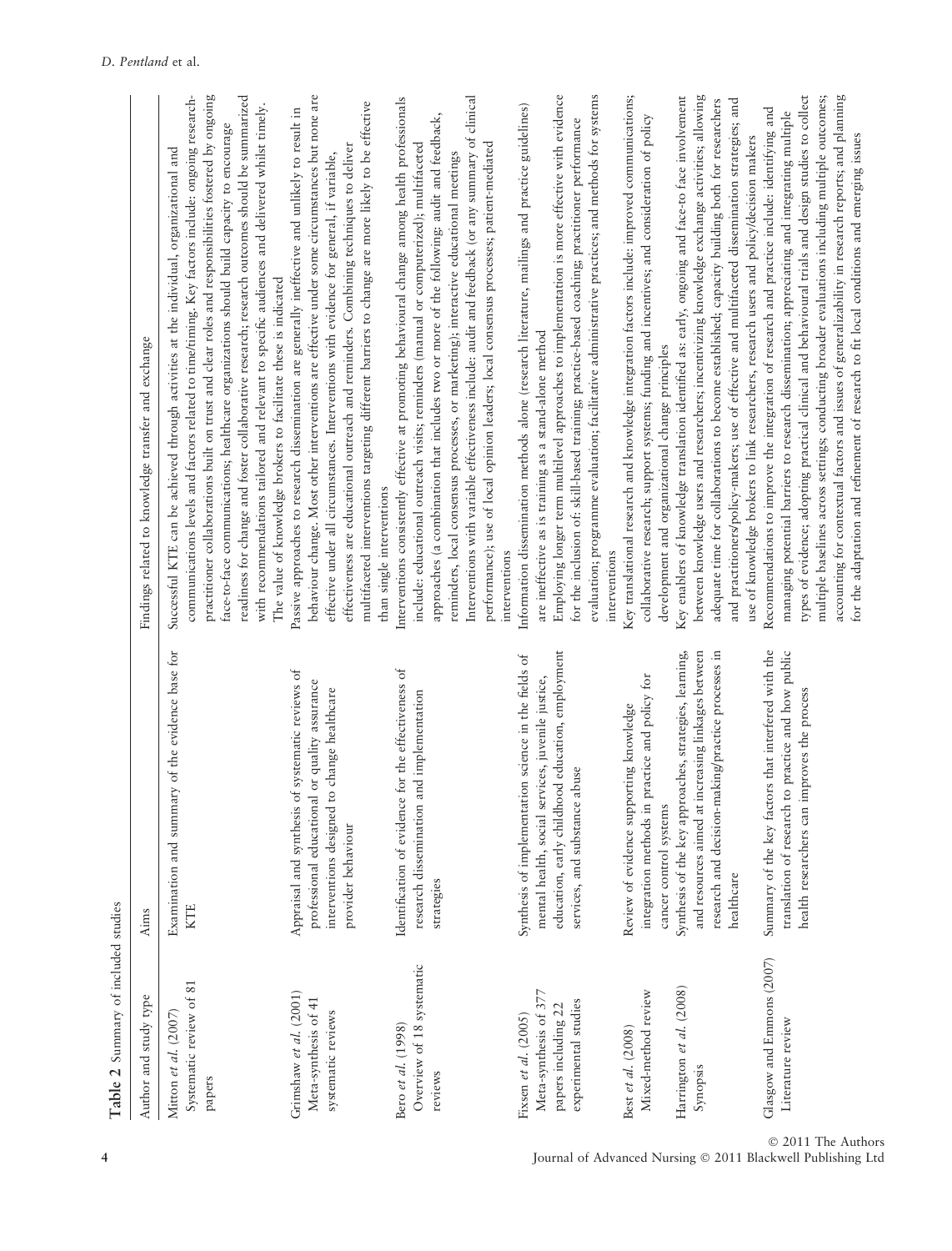| Table 2 (Continued)                                                                            |                                                                                                                                                                                                                                                    |                                                                                                                                                                                                                                                                                                                                                                                                                                                                                                                                                                                                                                                                                                                                                                                                                  |
|------------------------------------------------------------------------------------------------|----------------------------------------------------------------------------------------------------------------------------------------------------------------------------------------------------------------------------------------------------|------------------------------------------------------------------------------------------------------------------------------------------------------------------------------------------------------------------------------------------------------------------------------------------------------------------------------------------------------------------------------------------------------------------------------------------------------------------------------------------------------------------------------------------------------------------------------------------------------------------------------------------------------------------------------------------------------------------------------------------------------------------------------------------------------------------|
| Author and study type                                                                          | Aims                                                                                                                                                                                                                                               | Findings related to knowledge transfer and exchange                                                                                                                                                                                                                                                                                                                                                                                                                                                                                                                                                                                                                                                                                                                                                              |
| Dissemination of Disability<br>National Centre for the<br>Literature review<br>Research (2006) | healthcare as described by several international<br>transfer processes in<br>Summary of knowledge<br>authors                                                                                                                                       | initiatives should be developed in a manner that is appropriate for a specific target audience (as<br>Knowledge transfer activities should include various different levels of evidence: programmes or<br>relationship building & trust in the KT process; collaborative KT strategies often produce the<br>such audience analysis is recommended); participatory and collaborative efforts may facilitate<br>formation of networks and partnerships; capacity building is needed for sustained KT in<br>organizations                                                                                                                                                                                                                                                                                           |
| Literature review (150<br>Hemsley-Brown (2004)<br>papers)                                      | the most effective strategies<br>understanding the barriers to research utilization;<br>indentifying the recommendations made for<br>Cross-sector literature review focused on<br>of research<br>for facilitating the use<br>addressing these; and | Key activities for improving the use of research evidence in decision-making include: the need for<br>partnerships or links, and involving users in research; networks which increase communication<br>between researchers and users are an effective approach to facilitating research use; leadership<br>practitioners to gain support and encouragement from managers; collaborative approaches,<br>also emerged as a key factor in facilitating research use by managers from three reviews of<br>literature                                                                                                                                                                                                                                                                                                 |
| Commentary and literature<br>Majumdar et al. (2004)<br>review                                  | and an exploration of the strategies for translating<br>common potential barriers<br>to the application of evidence into clinical care;<br>evidence into clinical care<br>Description of the most                                                  | to influence patients and physicians; patient decision aids and other forms of patient 'activation';<br>Strategies identified as effective for supporting the application of research in practice include: audit<br>continuous quality improvement strategies; computerized decision support and other 'E-health'<br>strategies; incentives to promote best practice; disincentives to restrict suboptimal practice; and<br>Strategies identified as potentially valuable but requiring further study include: use of lay media<br>educational outreach; engagement of local opinion leaders; critical pathways and; multifaceted<br>and feedback with comparison to local peers; real-time clinical reminders; face-to-face<br>expanded roles and responsibilities for non-physician providers<br>interventions |
| Literature review<br>Pyra (2003)                                                               | Review and summary of formal and grey literature<br>relating to the relationship between research and<br>policy including the role and effectiveness of<br>initiatives<br>knowledge translation                                                    | Enablers of Knowledge Translation include: developing ongoing relationships between researchers<br>& policy makers; knowledge brokering; active dissemination efforts by researchers; improving<br>research skills; and producing evidence-based summaries on relevant topics for distribution to<br>translation as an ongoing process; creation of state-funded health services research & applied<br>policy analysis organizations to promote development of state-level core staff with specific<br>research & evidence acquisition skills among decision-makers; conceptualizing knowledge<br>local policy-makers                                                                                                                                                                                            |
| concept analysis (75 papers)<br>Literature review and<br>Harvey et al.(2002)                   | facilitation in relation to successful implementation<br>a concept analysis of<br>of evidence into practice<br>Presents the findings of                                                                                                            | variable effect sizes and differing costs. It is difficult to isolate which aspects of the facilitation<br>enabling techniques has some impact on changing clinical and organizational practice despite<br>The presence of a facilitator who provides face-to-face communication and uses a range of<br>process or the facilitator role are more or less effective in influencing change                                                                                                                                                                                                                                                                                                                                                                                                                         |
| Corrigan et al. (2001)<br>Literature review                                                    | practices from academic setting to public-sector<br>Reviews the research on dissemination strategies<br>that facilitate the transfer of research-based<br>psychiatry                                                                               | research so that specific interventions are more accessible and user-friendly to service providers<br>Three strategies are identified as useful in fostering research dissemination including: packaging<br>including ensuring the high face validity of manuals with built-in fidelity systems; educating<br>implementation of innovations including improving team leadership skills to include either<br>learning activities; and addressing the organizational dynamics of the team to facilitate the<br>providers about relevant knowledge and skills through interactive, clinically representative<br>transformation styles of transactional styles                                                                                                                                                       |
| Canadian Population Health<br>Initiative (2001)                                                | used by 17 health and social<br>research focused organizations for transferring<br>Identifies the strategies                                                                                                                                       | Effective KT is based on involving a wide variety of partners, targeting specific audiences with<br>relevant research. For policy makers, a wide range of organizations should be targeted for                                                                                                                                                                                                                                                                                                                                                                                                                                                                                                                                                                                                                   |

© 2011 The Authors

Journal of Advanced Nursing - 2011 Blackwell Publishing Ltd 5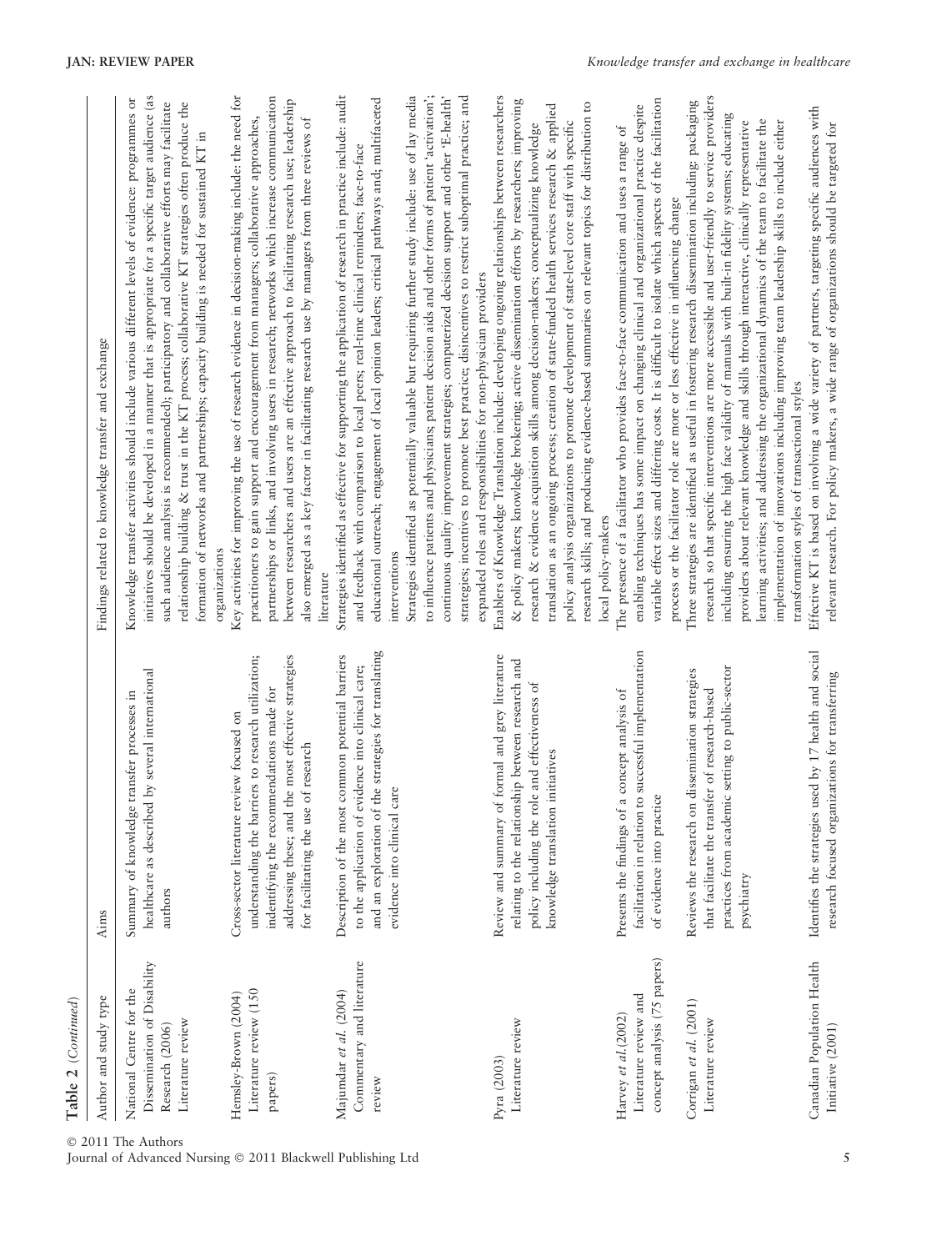| €      |
|--------|
|        |
|        |
| ī<br>ï |
|        |

| Author and study type                                         | Aims                                                                                                                                                                  | Findings related to knowledge transfer and exchange                                                                                                                                                                                                                                                                                                                                                                                                                                                                                                                                                                                                                                                                                  |
|---------------------------------------------------------------|-----------------------------------------------------------------------------------------------------------------------------------------------------------------------|--------------------------------------------------------------------------------------------------------------------------------------------------------------------------------------------------------------------------------------------------------------------------------------------------------------------------------------------------------------------------------------------------------------------------------------------------------------------------------------------------------------------------------------------------------------------------------------------------------------------------------------------------------------------------------------------------------------------------------------|
| Environmental scan                                            | research knowledge                                                                                                                                                    | process; environmental scanning is effective at for informing research agendas; impact/outcomes<br>programme should have KT strategy built into its design; research transfer specialists should be<br>Working groups rather than conferences to encourage dialogue; research evidence should be<br>available in various formats including those designed to be clear and concise; every research<br>dissemination; broader public should be included as partners for effecting indirect research<br>Stakeholder and decision makers should be engaged early on, and throughout the research<br>transfer to decision makers<br>should be evaluate<br>employed                                                                        |
| Conklin and Stolee (2008)<br>Qualitative Study                | a pilot model for evaluating<br>in a network context<br>knowledge exchange<br>Study designed to test                                                                  | organizational context afforded by Communities of Practice can support the flow of knowledge<br>among participants and enables research evidence and expert opinion to be delivered; variable<br>Large KT networks may enable the better communication and use of knowledge. The<br>evidence for cited methods having a direct effect on the behaviours of caregivers                                                                                                                                                                                                                                                                                                                                                                |
| Mixed-method evaluation<br>McWilliam et al. (2008)            | translation intervention promoting evidence-based<br>Pilot study into the effectiveness of a knowledge<br>home care through social interaction                        | time to build trust important facilitator of KT and more attainable in smaller groups; individual<br>recognition for outcomes achieved; team working is generally seen as highly facilitative of KT;<br>Facilitators at the organizational level include: geographic proximity; remuneration of efforts;<br>practitioners respond to adequate remuneration for time/effort                                                                                                                                                                                                                                                                                                                                                           |
| Qualitative case study<br>Garland et al. $(2006)$             | Describes the development of one research-practice<br>investigates the participants' perceptions of the<br>health and qualitatively<br>endeavour in mental<br>process | developing and maintaining trust - reciprocal trust is central to making the collaborative process<br>Practitioners were initially sceptical of collaborative research-practice activities; group dynamics,<br>especially the effects of dominant voices play a large role in collaborations. Differences in the<br>language used by researchers/practitioners can cause challenges. Communication is key to<br>work; Clarity about leadership roles is essential                                                                                                                                                                                                                                                                    |
| Bowen and Martens (2005)<br>Multi-method qualitative<br>study | Explores the characteristics of effective knowledge<br>from the perspective of<br>translation initiatives<br>community partners                                       | confidence between partners); provide opportunities for collaborative research; develop and use a<br>understanding of implications for practice (findings need to be interpreted and applied in relation<br>shared vocabulary and conceptual base; facilitate an understanding of research findings; foster an<br>to specific settings); quality is an important factor in interactions; organizational barriers are an<br>ongoing impediment to KT and capacity building should focus at this as well as the individual<br>and openness to research (providing a setting for KT to occur in, including building trust and<br>Knowledge Translation approaches should include efforts to: create an environment of interest<br>level |
| Dobbins et al. (2004)<br>Qualitative study                    | preferences for receiving research knowledge<br>Investigates public health decision makers'                                                                           | KT strategies should be customized to meet individual needs at particular points in time. Building<br>flexibility into the KT strategy is required to provide decision makers with sufficient choice and<br>reviews only in areas of interest is preferred and; capacity building in research use is essential for<br>control over the content, format and delivery of research evidence; audience-specific messages<br>screening out irrelevant information; automatically updating users with recently published<br>from systematic reviews that are in line with the contexts to which they apply should be<br>developed. Research evidence should appear user friendly and be concise, where possible<br>ongoing KT              |
| Qualitative case studies<br>Jacobson et al. (2005)            | Explores the conditions that facilitate interactive<br>knowledge transfer with a particular focus on<br>as a strategy<br>academic consulting                          | & credible (clients begin this assessment from pre-entry on); clients' needs to be communicative<br>to be used; consultants [knowledge brokers] need to be perceived as accessible, organized, expert<br>Pressing needs see knowledge used more quickly, whilst less urgency means knowledge is less likely                                                                                                                                                                                                                                                                                                                                                                                                                          |

© 2011 The Authors

6 Journal of Advanced Nursing © 2011 Blackwell Publishing Ltd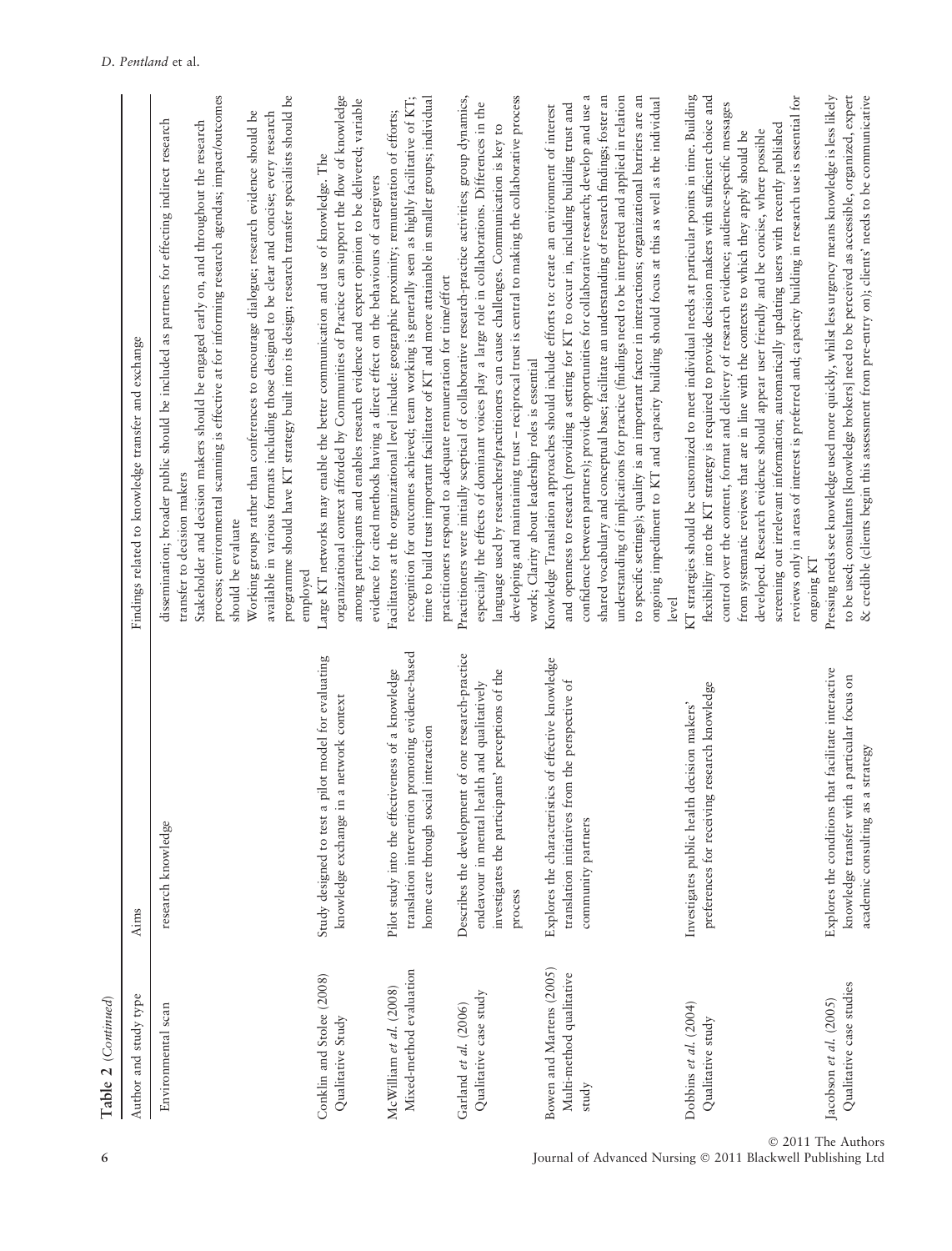| Author and study type                             | Aims                                                                                                                                                                                                                                                                                        | Findings related to knowledge transfer and exchange                                                                                                                                                                                                                                                                                                                                                                                                                                                                                                                                                                                                                                                                   |
|---------------------------------------------------|---------------------------------------------------------------------------------------------------------------------------------------------------------------------------------------------------------------------------------------------------------------------------------------------|-----------------------------------------------------------------------------------------------------------------------------------------------------------------------------------------------------------------------------------------------------------------------------------------------------------------------------------------------------------------------------------------------------------------------------------------------------------------------------------------------------------------------------------------------------------------------------------------------------------------------------------------------------------------------------------------------------------------------|
|                                                   |                                                                                                                                                                                                                                                                                             | and committed; facilitating strategies should be aimed at promoting clients' participation and<br>collaboration, using where possible steering committees to integrate local expert views into<br>design, conduct and interpretation of research                                                                                                                                                                                                                                                                                                                                                                                                                                                                      |
| Qualitative case study<br>Molfenter et al. (2009) | process and evaluating the outcomes of the process<br>Describes a knowledge-to-action framework and<br>pathologists, identifying key elements of the<br>intervention used with speech and language<br>through qualitative investigation                                                     | ongoing support from researchers was particularly valued by clinicians; successful KTA requires<br>collaboration at both the knowledge creation and knowledge action stages; the process allowed<br>Hands-on training identified as more effective than lectures at enabling knowledge to action;<br>clinicians to feel more comfortable engaging in novel treatments in the future                                                                                                                                                                                                                                                                                                                                   |
| Qualitative case studies<br>Kothari et al. (2005) | level of adoption of research findings in the design<br>is associated with a greater<br>Investigates if interaction between users and<br>and delivery of healthcare programmes<br>producers of research                                                                                     | researchers and research users; as the interaction strategy employed involved the articulation of<br>contents; results also indicated that interacting teams were better educated about methodological<br>conversing about the report, interacting teams were predictably more informed about report<br>The information processing of research report findings increased with interaction between<br>research questions for programme planning, reading of draft versions of the report, and<br>and analytical issues associated with the research                                                                                                                                                                    |
| Qualitative mixed-method<br>Russell et al. (2004) | factors, and to identify areas<br>Explores the process of knowledge exchange in an<br>healthcare, to illuminate the value of the service<br>informal email network for evidence-based<br>and its critical success<br>for improvement                                                        | directly related rather than one from the same social groupings); informal networks enables the<br>develop and maintain the networking process; simple communication methods (e-mail) enables<br>members to draw upon 'the strength of weak ties' (best source of new idea is a stranger or not<br>benefitting from the network even without directly contributing - allows spontaneous learning<br>Several aspects were important in informal KE networks. Skilled staff are needed to establish,<br>spontaneous emergence of communities of practice; The network allowed for 'lurking'<br>about research use                                                                                                       |
| Rosser (2008)<br>Case study                       | Describes two strategies to transfer research<br>practice<br>evidence into clinical                                                                                                                                                                                                         | Physicians responded well to the critical appraisal of literature with key references credible and<br>patients with evidence and involving them in decision-making improved the patient-physician<br>relationship; 60-80,000 hits per week on website after public launch suggestive of a suitable<br>helpful; They also appreciated the automated literature search update function; presenting<br>delivery mechanism                                                                                                                                                                                                                                                                                                |
| Forrester et al. (2008)<br>Case study             | laboratories of the nursing school were shared to<br>Describes a partnership between a nursing school,<br>the Joanna Briggs Institute Centre for Evidence-<br>Based Practice, and hospital in which a faculty<br>member, the resources of the JBI and the<br>enable clinically led research | Direct outcomes of the initiative were identified as: an increase in the use of new EBP resources; the<br>governance structure that drives full participation of nurses; the partnering of three institutions<br>initiation of new practice-problem focussed research activities. These successful improvements in<br>EBP may have been due to: leadership provided by a supportive administration; a shared<br>with a shared focus and commitment to scientific research and excellence in EBP                                                                                                                                                                                                                       |
| Baumbusch et al. (2007)<br>Case study             | programme of research focussed on understanding<br>the experiences of patients being discharged from<br>developing a model of KT that emerged from a<br>Presents examples of the authors' experience of<br>hospital to home                                                                 | KT processes lead to transformations in practice and the identification/solving of further practice<br>discussion of findings to the development and implementation of specific KT initiatives; dynamic<br>practitioners in designing strategies and action plans to change practice in response to research<br>findings; allowing the research to be informed by practitioners so as to ensure the study remained<br>Key elements of knowledge translation initiatives were identified as: the development of shared<br>accountability, reciprocity and respect for each other; collaboration between researchers and<br>relevant to practice and context; ensuring continuing dialogue allowed for a shift from the |

© 2011 The Authors

Table 2 (Continued)

Table 2 (Continued)

Journal of Advanced Nursing - 2011 Blackwell Publishing Ltd

needs and; allowing researchers to become more credible messengers by communicating the

needs and; allowing researchers to become more credible messengers by communicating the

emerging research findings directly to practitioners

emerging research findings directly to practitioners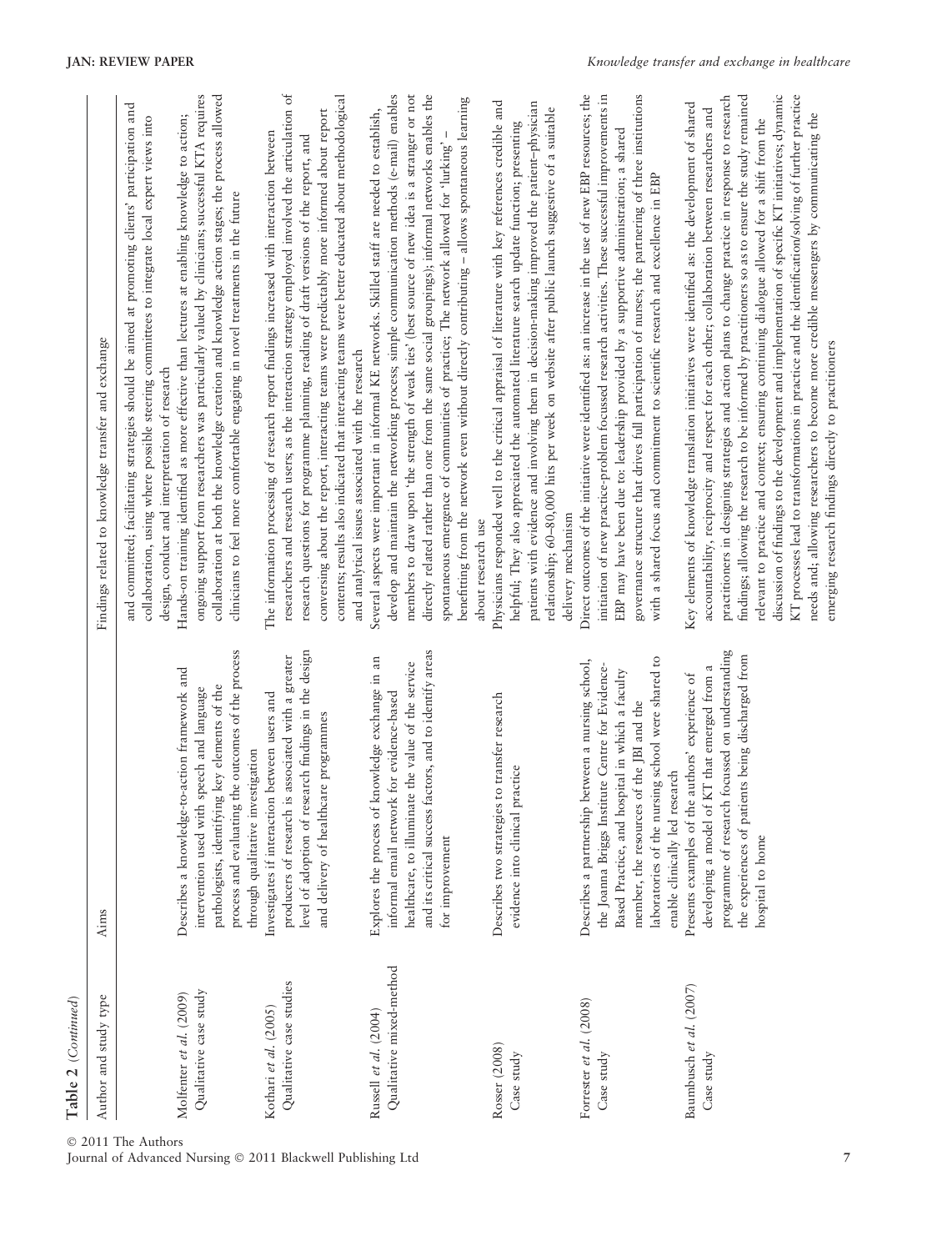| Author and study type                   | Aims                                                                                                                                                                                                         | Findings related to knowledge transfer and exchange                                                                                                                                                                                                                                                                                                                                                                                                                                                                                                                                                        |
|-----------------------------------------|--------------------------------------------------------------------------------------------------------------------------------------------------------------------------------------------------------------|------------------------------------------------------------------------------------------------------------------------------------------------------------------------------------------------------------------------------------------------------------------------------------------------------------------------------------------------------------------------------------------------------------------------------------------------------------------------------------------------------------------------------------------------------------------------------------------------------------|
| Farkas and Anthony (2007)<br>Case study | most common barriers to effective dissemination<br>Reviews five basic principles for overcoming the<br>experienced by a research and training centre<br>and utilization of research knowledge as             | Five key elements of knowledge transfer identified as<br>based on bodies of research rather than single data<br>within the research organization; conveying messag<br>targeted outcomes and; routinely evaluating knowle<br>makers as legitimate developers of these messages;                                                                                                                                                                                                                                                                                                                             |
| Eke et al. (2006)<br>Case study         | (REP) technology transfer process, recommending<br>possible knowledge transfer during research trials<br>specific methods that can be used to prepare for<br>Reports on the Replicating Effective Programmes | Preparing for successful transfer during the research<br>interventions beyond what is normally published in<br>information about the nature of the intervention, the<br>information about the interventions delivery; and in<br>the research and technology transfer processes is es<br>exchange of ideas and increases the probable releva<br>implementation of the intervention                                                                                                                                                                                                                          |
| McConnell et al. (2007)<br>Case study   | Reports on the feasibility and value of an academic<br>approaches to solving resident care problems in a<br>practice partnership to implement evidence-based<br>long term care setting                       | Key elements of the process were identified as: involvi<br>supervisory level who can influence and persuade o<br>opportunities among local networks and internal an<br>interest, foster commitment to innovation and deve<br>change; allowing staff to frame innovation impleme<br>linkage functions to engage internal and external po<br>guiding identification, interpretation and applicatio<br>interpersonal approaches are more effective at foste<br>sharing evidence that are time efficient, easy-to-use<br>succeed; building on existing communication chann<br>disseminating research knowledge |
| Philip et al. (2003)<br>Case study      | Examines a 'user fellowship' and evaluates the<br>effectiveness of the approach on research<br>dissemination                                                                                                 | The evaluation of the initiative concludes that the us<br>dissemination. Tapping into communication networ<br>(achieved through data-basing and selecting key per<br>contacts between knowledge users; and practitioner<br>dissemination                                                                                                                                                                                                                                                                                                                                                                   |
| Vingilis et al. (2003)<br>Case study    | and Utilization (KDU) theory with practice via a<br>Describes the integration of Knowledge Diffusion<br>case study in mental health                                                                          | Early, ongoing and active engagement with, mentorin<br>non-research active knowledge users was key to kn<br>adequate time was required to build mutual respect<br>potential for successful KDU through greater homop<br>and knowledge users is central to effective KDU; a<br>traditional patterns of funding single studies as a wh<br>linear participatory and evolving                                                                                                                                                                                                                                  |
| Titler et al. (1999)<br>Case study      | Describes the essential components of implementing<br>evidence-based practice at an American higher<br>education organization through two examples                                                           | findings; ensuring leaders expect and support practi<br>producing data demonstrating the application of fir<br>making guidelines accessible; ensuring early, regula<br>care providers when implementing practice changes<br>Evidence-based practice can be fostered by: tailoring<br>acquisition of organizational support for increased                                                                                                                                                                                                                                                                   |

8 Journal of Advanced Nursing © 2011 Blackwell Publishing Ltd

for successful transfer during the research process may include: documenting details of ion about the interventions delivery; and involving all relevant stakeholders throughout Preparing for successful transfer during the research process may include: documenting details of information about the interventions delivery; and involving all relevant stakeholders throughout he research organization; conveying messages using an organized approach to achieve dements of knowledge transfer identified as: development of evidence-based messages Five key elements of knowledge transfer identified as: development of evidence-based messages within the research organization; conveying messages using an organized approach to achieve trch and technology transfer processes is essential for encouraging the collaborative as legitimate developers of these messages; building KT expertise and infrastructure tions beyond what is normally published in journals, specifically including detailed i bodies of research rather than single data sets; building credibility with decisions makers as legitimate developers of these messages; building KT expertise and infrastructure the research and technology transfer processes is essential for encouraging the collaborative interventions beyond what is normally published in journals, specifically including detailed based on bodies of research rather than single data sets; building credibility with decisions ion about the nature of the intervention, the preparatory processes involved, and information about the nature of the intervention, the preparatory processes involved, and e of ideas and increases the probable relevance, acceptability and potential exchange of ideas and increases the probable relevance, acceptability and potential outcomes and; routinely evaluating knowledge transfer efforts targeted outcomes and; routinely evaluating knowledge transfer efforts elated to knowledge transfer and exchange ntation of the intervention implementation of the intervention

allowing staff to frame innovation implementation facilitators and barriers; establishing ents of the process were identified as: involving the supporters of innovation at local and Key elements of the process were identified as: involving the supporters of innovation at local and change; allowing staff to frame innovation implementation facilitators and barriers; establishing functions to engage internal and external people with knowledge of the innovation in conal approaches are more effective at fostering the adoption of evidence; methods of nities among local networks and internal and external organization contexts to build linkage functions to engage internal and external people with knowledge of the innovation in interpersonal approaches are more effective at fostering the adoption of evidence; methods of opportunities among local networks and internal and external organization contexts to build evidence that are time efficient, easy-to-use and not burdensome are more likely to identification, interpretation and application; collaboration throughout is essential; foster commitment to innovation and develop communications around upcoming guiding identification, interpretation and application; collaboration throughout is essential; sharing evidence that are time efficient, easy-to-use and not burdensome are more likely to interest, foster commitment to innovation and develop communications around upcoming ory level who can influence and persuade others to adopt innovation; exploiting supervisory level who can influence and persuade others to adopt innovation; exploiting building on existing communication channels is a useful way of targeting and succeed; building on existing communication channels is a useful way of targeting and ating research knowledge disseminating research knowledge

ation. Tapping into communication networks among practitioners was seen as beneficial d through data-basing and selecting key people); newsletters were useful at stimulating between knowledge users; and practitioners need and appreciate tailor-made forms of dissemination. Tapping into communication networks among practitioners was seen as beneficial (achieved through data-basing and selecting key people); newsletters were useful at stimulating contacts between knowledge users; and practitioners need and appreciate tailor-made forms of ation of the initiative concludes that the user fellow was a key element in success of The evaluation of the initiative concludes that the user fellow was a key element in success of ation dissemination

going and active engagement with, mentoring of, and provision of research assistants to I for successful KDU through greater homophily; use of 'connectors' between researchers Early, ongoing and active engagement with, mentoring of, and provision of research assistants to e time was required to build mutual respect & shared knowledge and create increased potential for successful KDU through greater homophily; use of 'connectors' between researchers aal patterns of funding single studies as a whole entity is at odds with KDU which is nontraditional patterns of funding single studies as a whole entity is at odds with KDU which is nonadequate time was required to build mutual respect & shared knowledge and create increased wledge users is central to effective KDU; a willingness to fund KDU is important but and knowledge users is central to effective KDU; a willingness to fund KDU is important but arch active knowledge users was key to knowledge generation, diffusion and use; non-research active knowledge users was key to knowledge generation, diffusion and use; urticipatory and evolving linear participatory and evolving

based practice can be fostered by: tailoring protocols to the clinical setting; assisting the Evidence-based practice can be fostered by: tailoring protocols to the clinical setting; assisting the care providers when implementing practice changes; providing written and verbal feedback to making guidelines accessible; ensuring early, regular and ongoing collaboration with multiple care providers when implementing practice changes; providing written and verbal feedback to making guidelines accessible; ensuring early, regular and ongoing collaboration with multiple ag data demonstrating the application of findings improves quality of care/practice: on of organizational support for increased training and motivation to use research producing data demonstrating the application of findings improves quality of care/practice: acquisition of organizational support for increased training and motivation to use research ensuring leaders expect and support practices that are congruent with research; findings; ensuring leaders expect and support practices that are congruent with research;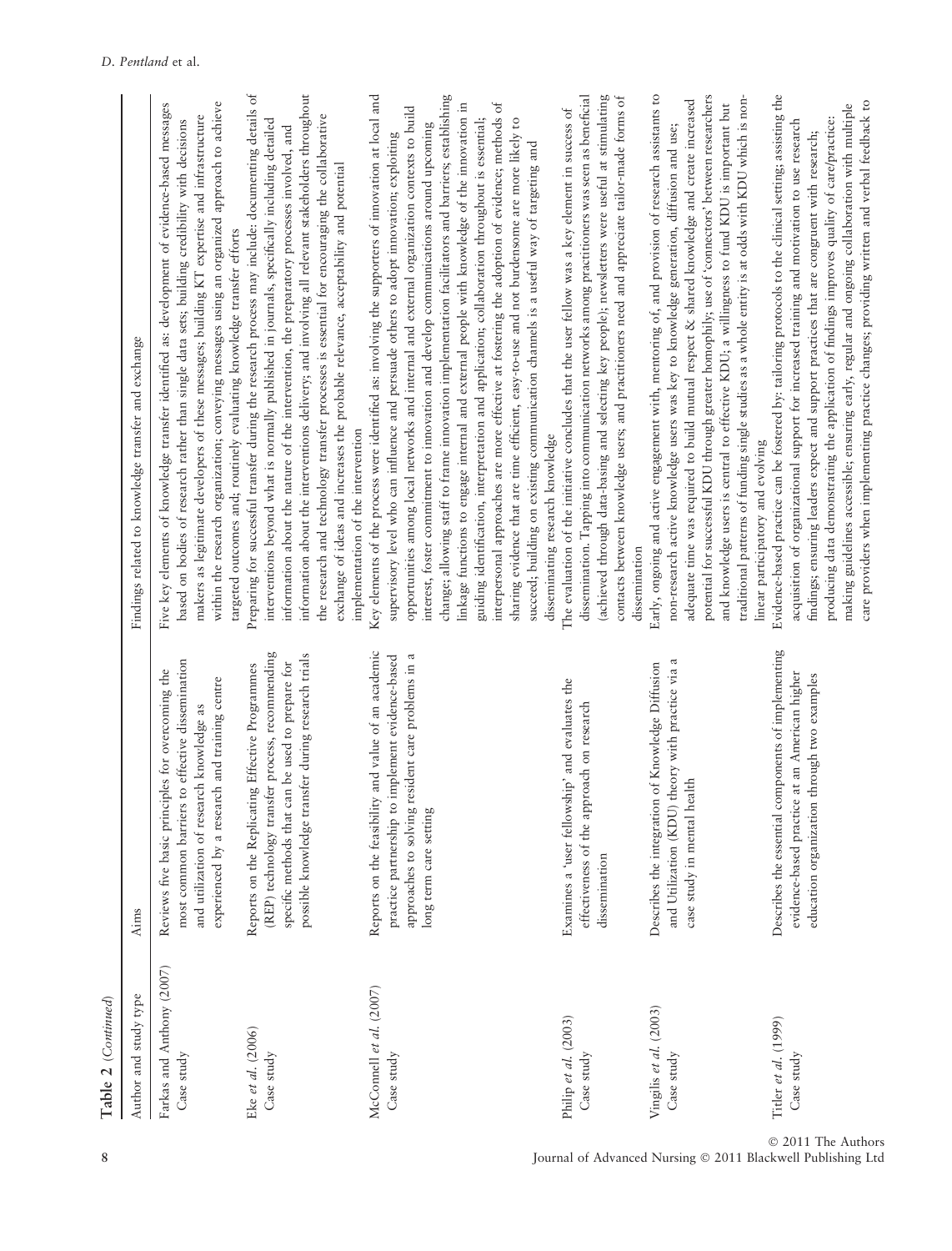| Aims                                                                                                                                                                                                                                                                                                                                                   | Findings related to knowledge transfer and exchange                                                                                                                                                                                                                                                                                                                                                                                                                                                                                                                                                                                                                                                                                                                                                                                                                                                                                                   |
|--------------------------------------------------------------------------------------------------------------------------------------------------------------------------------------------------------------------------------------------------------------------------------------------------------------------------------------------------------|-------------------------------------------------------------------------------------------------------------------------------------------------------------------------------------------------------------------------------------------------------------------------------------------------------------------------------------------------------------------------------------------------------------------------------------------------------------------------------------------------------------------------------------------------------------------------------------------------------------------------------------------------------------------------------------------------------------------------------------------------------------------------------------------------------------------------------------------------------------------------------------------------------------------------------------------------------|
| Reports on the activities of a research dissemination<br>appropriate strategies to implement dissemination<br>research and defining their needs; and identify<br>identifying barriers to effective dissemination;<br>describes the audiences for health promotion<br>project aimed a defining dissemination and<br>utilization<br>and promote research | staff who provide leadership and progress research based practice and; using change champions<br>Effective transmitters of research information have a significant impact upon a research audience;<br>cultivating new contacts and audiences can be addressed in part by a specialist individual whose<br>dissemination strategy; taking advantage of opinion leaders can potentially expand the audience<br>remit is to liaise between researchers, managers and other user groups in order to implement a<br>managers, researchers and research users is central to the sustainable dissemination and use of<br>for research findings; adequate resources are fundamental; and establishing linkages between<br>effective communication for the duration of a research project increases the likelihood that<br>findings will be taken up; problems of resourcing and planning effective dissemination,<br>during the process<br>research findings |
|                                                                                                                                                                                                                                                                                                                                                        |                                                                                                                                                                                                                                                                                                                                                                                                                                                                                                                                                                                                                                                                                                                                                                                                                                                                                                                                                       |

Table 2 (Continued)

Table 2 (Continued)

communicating forms of knowledge to relevant stakeholders through a variety of methods. The majority of papers in this review offer some commentary on communicating knowledge to health professionals with this theme well represented in systematic and literature reviews, and case studies. Information relating to the efficacy of methods for sharing or transferring research knowledge to healthcare personnel has three sub-groups identified as contributing to the value of KT initiatives: relevance, accessibility and format or method.

# Relevance

Ensuring the relevance of research information or findings when sharing them with knowledge users is indicated by several studies to influence directly whether research evidence will be used in making decisions (Pyra 2003, Mitton et al. 2007, Harrington et al. 2008). Several papers discuss the importance of ensuring relevance by commenting on the value of actively and accurately targeting individuals or user groups when sharing knowledge, indicating that exploiting or building upon pre-existing communication channels can facilitate this [Titler et al. 1999, Canadian Population Health Initiative (CPHI) 2001; Philip et al. 2003, McConnell et al. 2007].

# Accessibility

Making research evidence accessible to potential users was also noted to be an important feature of KT strategies in qualitative studies, case studies, a literature and a systematic review. Where research evidence was to be used in clinical decision-making, on-demand evidence-based information tools and computerized decision support methods were both noted to be potentially effective strategies for improving accessibility and therefore implementation (Majumdar et al. 2004, Best et al. 2008). Several case studies note the benefits of allowing knowledge users swift and easy access to relevant research evidence (Titler et al. 1999, CPHI 2001; Rosser 2008).

Similarly, timeliness, as an aspect of accessibility and relevance, also receives attention. Mitton et al. (2007) note the importance of ensuring research evidence is provided when needed and still of direct relevance to the decisions at hand. Similarly, a qualitative study into public health decision makers' preference for knowledge sharing methods notes the importance of ensuring relevance to context and need through the timely delivery of knowledge (Dobbins et al. 2004).

The review conducted by Mitton et al. (2007) focussed on sharing research findings with policy makers in the healthcare field and identified the provision of clearly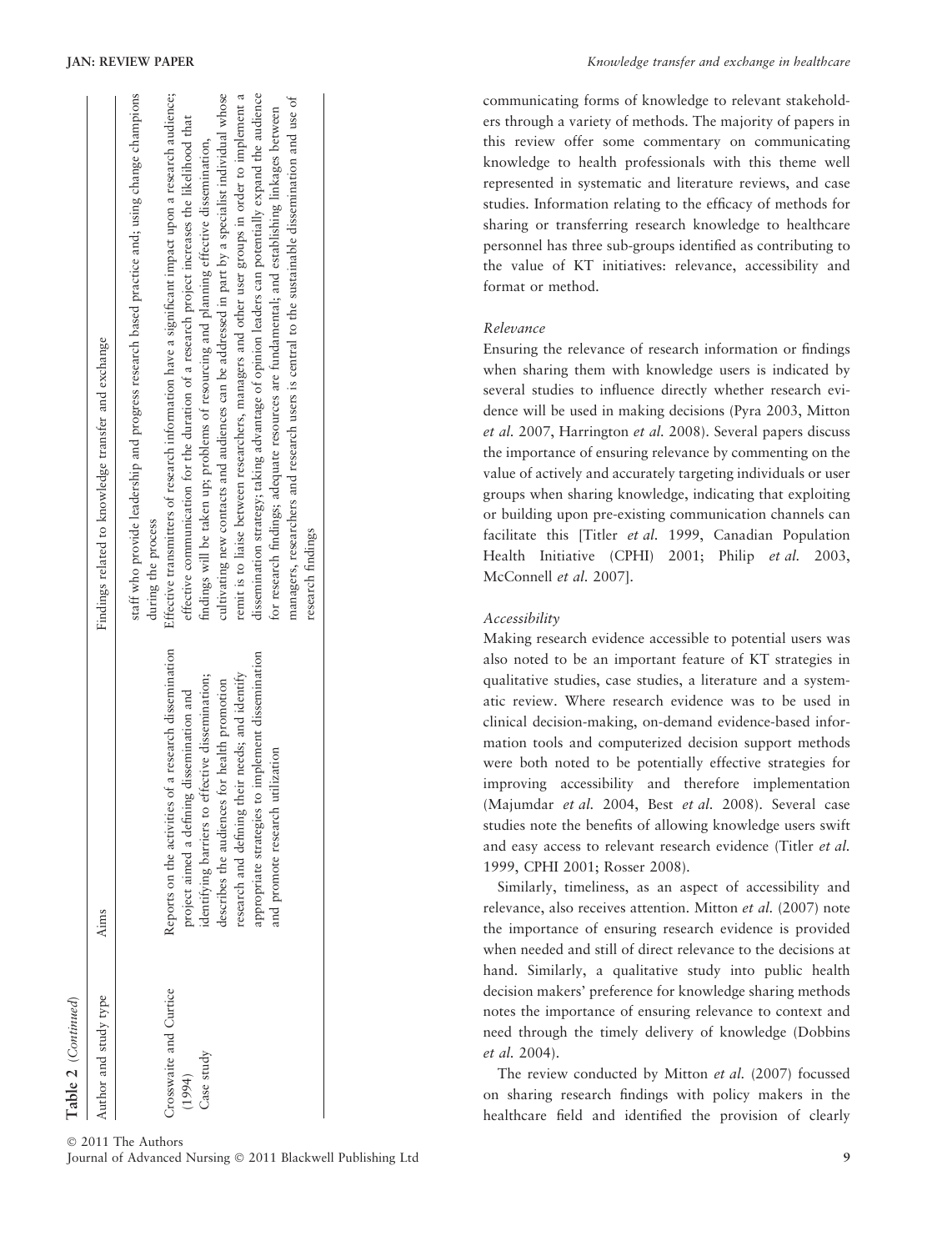summarized research findings which include actionable messages or policy recommendations as the most effective method. In addition, tailoring the findings of research for specific audiences and ensuring its relevance are noted as key characteristics of successful knowledge sharing (Mitton et al. 2007).

#### Format and method

The format in which knowledge is presented and the methods used to share it with health professionals can have direct impact on its perceived value and subsequently the likelihood of it being used in practice. In addition to the importance of making knowledge physically accessible, ensuring its clear and concise presentation has been identified as a vital characteristic in improving its probability of use (Pyra 2003, Mitton et al. 2007, Harrington et al. 2008). Dobbins et al. (2004) further illustrate the importance of this characteristic by arguing that knowledge sharing methods should be flexible enough to provide users with access to research evidence in various formats and levels of detail to meet individual preferences and needs.

In addition, an overview of systematic reviews identifies evidence for the effectiveness of a number of different knowledge sharing strategies (Bero et al. 1998). Face-to-face methods including educational outreach visits, reminders of research findings and multifaceted interventions including combinations of audit and feedback, marketing and local consensus processes are indicated to be consistently effective methods of promoting the implementation of research findings by healthcare practitioners. This overview noted that limiting knowledge sharing methods to the provision of educational materials or didactic educational methods has minimal effects. This finding is corroborated by a metasynthesis of systematic reviews into interventions to change health practitioners' behaviours in response to new knowledge, which also notes the effectiveness of multifaceted and active educational approaches such as outreach and reminders (Grimshaw et al. 2001).

Several other studies report on the benefits of using active and interpersonal KT techniques and the benefits of tailoring these to specific audiences (Pyra 2003, Majumdar et al. 2004, Fixsen et al. 2005, NCDDR 2006; McConnell et al. 2007, Best et al. 2008, Forrester et al. 2008, Harrington et al. 2008). Although less well addressed in the empirical studies, basing KT activities on strategies that include tailoring the format and delivery method to the circumstances and needs of specific audiences was a key conclusion of the study by Conklin and Stolee (2008). Another qualitative study reported similar results, concluding that customizing KT methods to meet individuals' needs at particular points in time and developing audience specific messages increases the value attached to a knowledge resource (Dobbins et al. 2004).

The influence of networks on successful KT is noted in two papers. Informal electronic networks offering targeted e-mails highlighting new research information or evidence was perceived to be a highly valuable and legitimate knowledge sharing strategy (Russell et al. 2004). This study also noted that knowledge sharing networks allow for peers to act as rich sources of research evidence often inaccessible through formal literature searching methods. A study exploring a community of practice also indicated that networks make communication infrastructures more readily available, allowing for both research evidence and expertise about its clinical application to be effectively shared (Conklin & Stolee 2008).

# Theme 2: Generating knowledge – key characteristics of knowledge exchange

The literature also offers a variety of definitions, terminology and models relating to knowledge exchange. In general, explanations of KE propose an interactive and ongoing process of collaboration, which provides research users with information they perceive as relevant in easily usable formats whilst research producers receive information about the needs of users. The information about KE identified in this review focussed largely on collaboration and communication during the formulation, conduct and dissemination of new research knowledge.

# Collaborative research formulation

Collaborations between researchers and health professionals during the design of research studies were identified throughout the literature as an important element of producing relevant and practicable new knowledge. Systematic reviews (Bero et al. 1998, Fixsen et al. 2005, Mitton et al. 2007), several literature reviews (Hemsley-Brown 2004, NCDDR 2006; Glasgow & Emmons 2007, Harrington et al. 2008) and case studies (Titler et al. 1999, Baumbusch et al. 2007) note that collaboration during research formulation is an effective way of identifying the knowledge needs of health professionals. These papers also suggest that research studies based on a sound understanding of health professionals' needs tend to be perceived as more relevant and are therefore more likely to be applied in practice.

# Collaborative research production

There is a strong theme represented in systematic reviews and many of the literature reviews indicating the value of collaboration between those using research evidence and its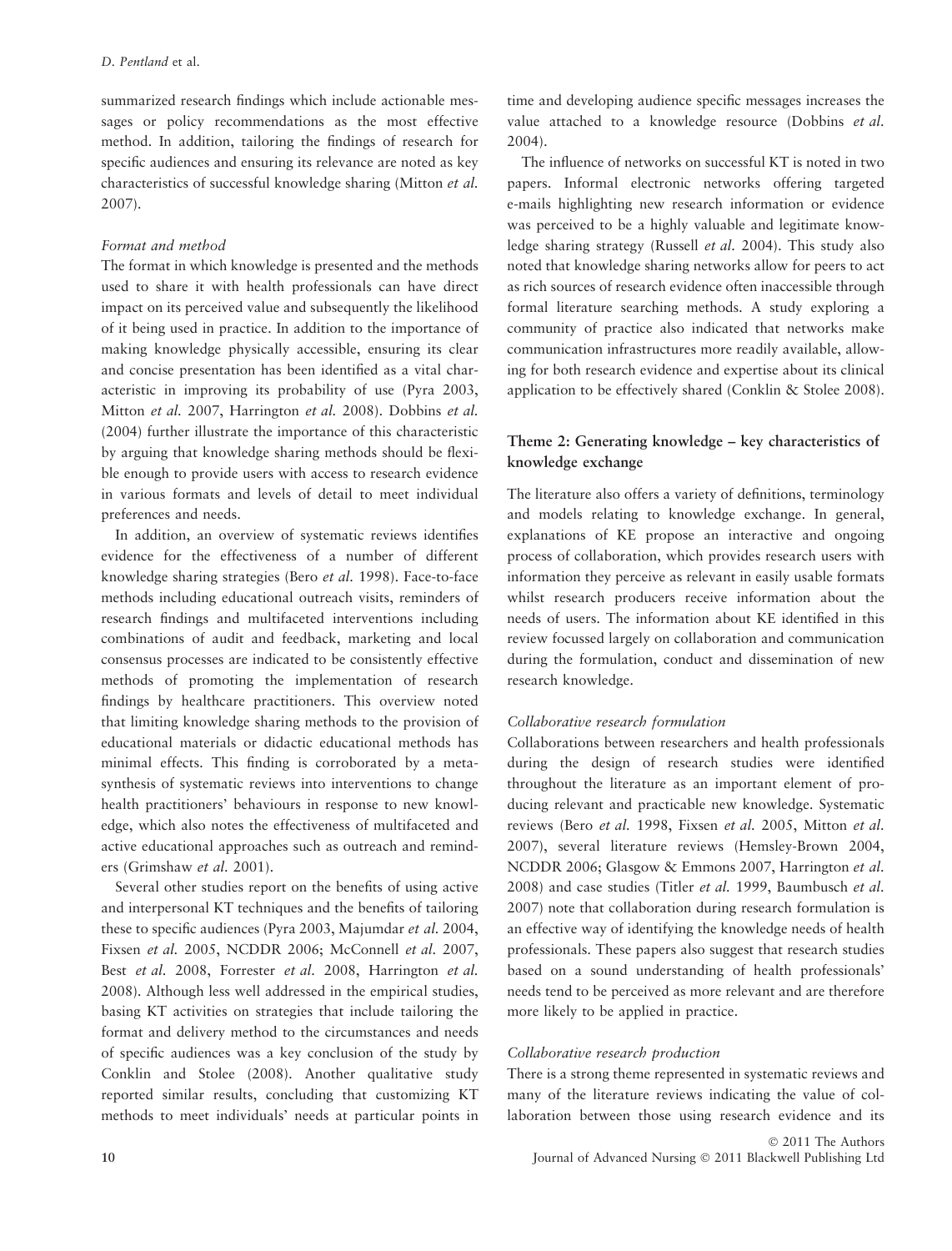producers in influencing clinical, planning and policy decisions (CPHI 2001; Pyra 2003, Hemsley-Brown 2004, Fixsen et al. 2005, NCDDR 2006; Glasgow & Emmons 2007, Mitton et al. 2007, Best et al. 2008, Harrington et al. 2008). Most of the literature reviews and several empirical and case studies include information about establishing and maintaining collaborations between the producers and users of research knowledge. The value of this lies largely in the opportunity for knowledge users to ensure that the direction of a research programme remains focussed on relevant issues, causing the resulting knowledge to be of increased relevance, utility and acceptability to the user (Crosswaite & Curtice 1994, Bero et al. 1998, Hemsley-Brown 2004, Fixsen et al. 2005, Jacobson et al. 2005; Eke et al. 2006, NCDDR 2006; Baumbusch et al. 2007, Glasgow & Emmons 2007, McConnell et al. 2007, Harrington et al. 2008).

In addition, allowing research to be informed by stakeholders may help a study's outcomes to be more practicable, as specific constraints and opportunities present in the practice context can be considered during its design (Eke et al. 2006, Farkas & Anthony 2007).

Many of the reviewed studies discuss the need to establish and maintain quality relationships during collaborative research in KE initiatives. Quality interactions during collaborative research are key to building effective and reciprocal partnerships, maintaining the application of knowledge in practice and fostering an understanding of the specific interests, priorities and expertise that may shape the project and the use of any findings (Pyra 2003, Bowen & Martens 2005, Garland et al. 2006, Harrington et al. 2008).

#### Collaborative dissemination

Other qualitative and case studies note the benefits of collaboration suggesting that it improves researchers' understanding and appreciation of clinical environments, leading to the speedier identification of more relevant training needs and methods, as well as a greater appreciation among knowledge users of the quality, merit and potential application of research evidence (Crosswaite & Curtice 1994, Vingilis et al. 2003, Kothari et al. 2005, Forrester et al. 2008). Similarly, it is suggested that collaboration during research makes action from knowledge more probable as it allows stakeholders the opportunity to inform implementation strategies by bringing local and context-specific knowledge to the process (Eke et al. 2006, Baumbusch et al. 2007, Farkas & Anthony 2007).

The method by which research evidence is shared with clinicians or other knowledge users may have a significant impact on whether or not it is used. Educational outreach is effective at facilitating action from knowledge, as noted in systematic reviews (Bero et al. 1998, Grimshaw et al. 2001, Fixsen et al. 2005), and several of the literature reviews (Majumdar et al. 2004, Best et al. 2008). Multifaceted educational techniques focussed on using active or interactive methods are similarly noted to be effective (Bero et al. 1998, Grimshaw et al. 2001, Fixsen et al. 2005, Best et al. 2008, Harrington et al. 2008). Fixsen et al.'s (2005) extensive synopsis of research implementation literature notes that there is empirical evidence to support the assertion that on-site, face-to-face methods of facilitating action from knowledge are effective. Corrigan et al.'s (2001) literature review cites various educational methods including modelling, role-play, feedback and in-service education sessions, concluding that knowledge users involved in such activities learn more skills and are more likely to apply and maintain them in practice. Likewise, Molfenter et al.'s (2009) investigation into facilitating evidence-based practice with speech and language pathologists identified interactive and practical training as more effective than lecturing, attributing the difference to the opportunity to tailor the educational intervention to the individual knowledge user's preferences.

In addition, Glasgow and Emmons (2007) and Eke et al. (2006) suggest that knowledge producers should make efforts to share information that has the potential to inform the application of research evidence. They suggest including specified training methods and levels, reports about their experiences during the research process of implementing a treatment or intervention, and any understanding about how to address commonly encountered challenges to implementation and maintenance. Glasgow and Emmons (2007) also suggest that it would be useful for knowledge producers to create comparison conditions that are more reflective of real life situations, thereby increasing the generalizability of research findings.

# Theme 3: Applying knowledge – creating optimal conditions for action

The influence of contextual factors on the ability of knowledge users to make evidence-based decisions is identified throughout the reviewed literature. Identifying and managing potential barriers, or identifying and exploiting potential facilitators already present in the knowledge users' context increases the likelihood that KT and KE activities will successfully support the application of research evidence in practice (Grimshaw et al. 2001, Glasgow & Emmons 2007, McConnell et al. 2007, Forrester et al. 2008, Molfenter et al. 2009).

Details about how best to manage barriers and exploit facilitators are not fully identified but several studies note the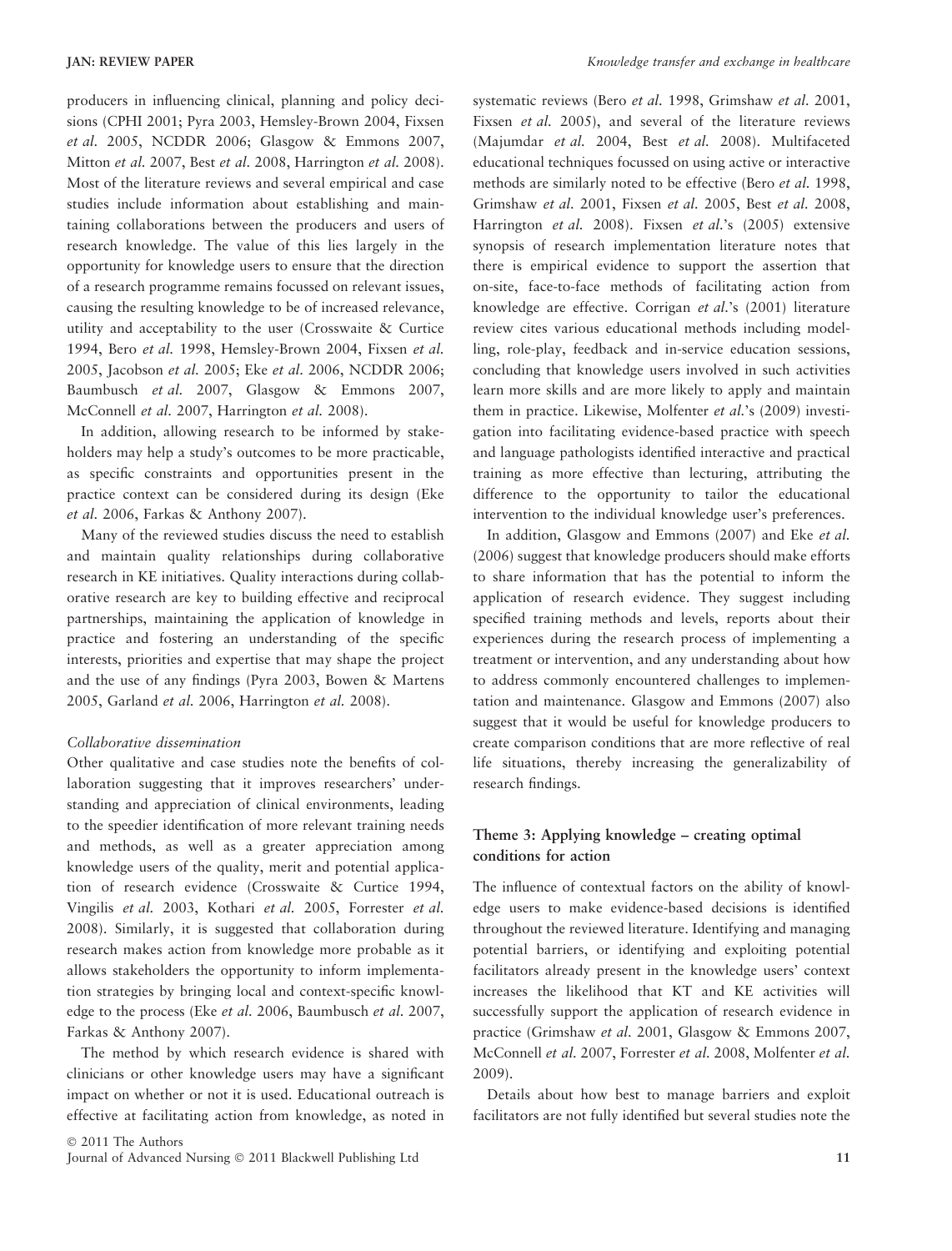potential benefits of engaging local opinion leaders in guiding the changes necessary to apply knowledge in practice. Systematic and literature review evidence concludes that opinion leaders are variably effective at achieving this end (Bero et al. 1998, Pyra 2003, Mitton et al. 2007). Likewise, case studies by McConnell et al. (2007) and Crosswaite and Curtice (1994) reported favourably on opinion leaders' ability to facilitate the process, indicating their value in gauging and managing areas of tension, stimulating interest from stakeholders and helping to maintain commitment to making evidence-based changes to practice.

Likewise, engaging managerial and organizational stakeholders is reported as a useful method for creating the conditions most amenable to the use of knowledge. Titler et al. (1999) suggest that securing organizational support for change is essential for success, but often difficult to achieve. Corrigan et al. (2001) argue that equipping key stakeholders with transformational and transactional leadership skills can help to progress evidence-based changes by encouraging modifications in staff approaches to using knowledge. Furthermore, developing knowledge users' capacity to understand and critique research evidence is a potentially effective method for increasing the likelihood of action (Corrigan et al. 2001, Pyra 2003, Mitton et al. 2007, Harrington et al. 2008).

A number of specific organizational capacities are suggested as necessary prerequisites for creating action from knowledge. The need to ensure sufficient time, financial, technological and human resources is often cited (Fixsen et al. 2005; NCDDR 2006, Mitton et al. 2007, Best et al. 2008, Harrington et al. 2008, McWilliam et al. 2008).

Best *et al.* (2008) explain how organizational capacities can have effects on efforts to access, produce and use new knowledge, noting that the processes involved are influenced by an organization's 'unique rhythms and dynamics, worldviews, priorities and processes, language, time scales, means of communication, and expectations' (Best et al. 2008, p. 322). Realigning these factors to create an organizational environment supportive of KT and KE appears a potentially important aspect of successfully facilitating evidence-based practice in healthcare.

Similarly, the research paper by Bowen and Martens (2005) reports that further organizational capacity is needed to overcome the barriers that cannot be surmounted through the development of individuals' skills. Forrester et al.'s (2008) description of a clinical-academic partnership attributes the scheme's success to the leadership associated with a supportive administration and a shared governance structure that actively promoted the involvement and participation of nurses in collaborative research activities. Farkas and

Anthony (2007) conclude that organizations that are enabled to both generate and disseminate research have more successful outcomes as they can deliver the most favourable conditions in which KT and KE may occur. Amongst these is supporting ongoing dialogue between researchers and stakeholders, continually developing new evidence-based messages and actively attempting to overcome shifting barriers to implementation.

# Theme 4: Knowledge brokering – facilitating knowledge sharing, creation and application

Knowledge brokers, whose role is to facilitate links between researchers, research users and policy or decision makers, were identified as having a beneficial impact on KT and KE activities, increasing their effectiveness at progressing the acquisition, generation and use of research knowledge by health professionals. Harrington et al. (2008) note that although their effectiveness is being still being examined, accounts of knowledge brokers suggest they can be an integral resource for assisting researchers to develop the skills, experience and confidence to interact with varied audiences as well as enabling knowledge users to understand the research process. Harvey et al.'s (2002) literature review concludes that studies with variable effect sizes indicate that an individual who provides face-to-face communication using multifaceted strategies can have some impact on changing clinical and organizational practice. Several papers note the potential benefits of including a knowledge broker, including the promotion of collaborative relationships, knowledge sharing activities and network building within and between research producers, users and managers and organizations (Crosswaite & Curtice 1994, Philip et al. 2003, Vingilis et al. 2003, Best et al. 2008).

Farkas and Anthony (2007) demonstrate that the perceived value of research evidence is directly affected by the credibility of the person who shares it with knowledge users. They suggest that knowledge brokers are integral to earning credibility as they assist in creating action from knowledge, build reciprocal and regular interactive relationships and can identify key stakeholders. It is worth noting that healthcare policy makers were shown to be more likely to use research evidence if they found it credible and that future research produced by an organization would be more readily used once credibility had been established (Dobbins et al. 2004).

### Discussion

The review focused on identifying the key characteristics of KT and KE initiatives in healthcare to identify which methods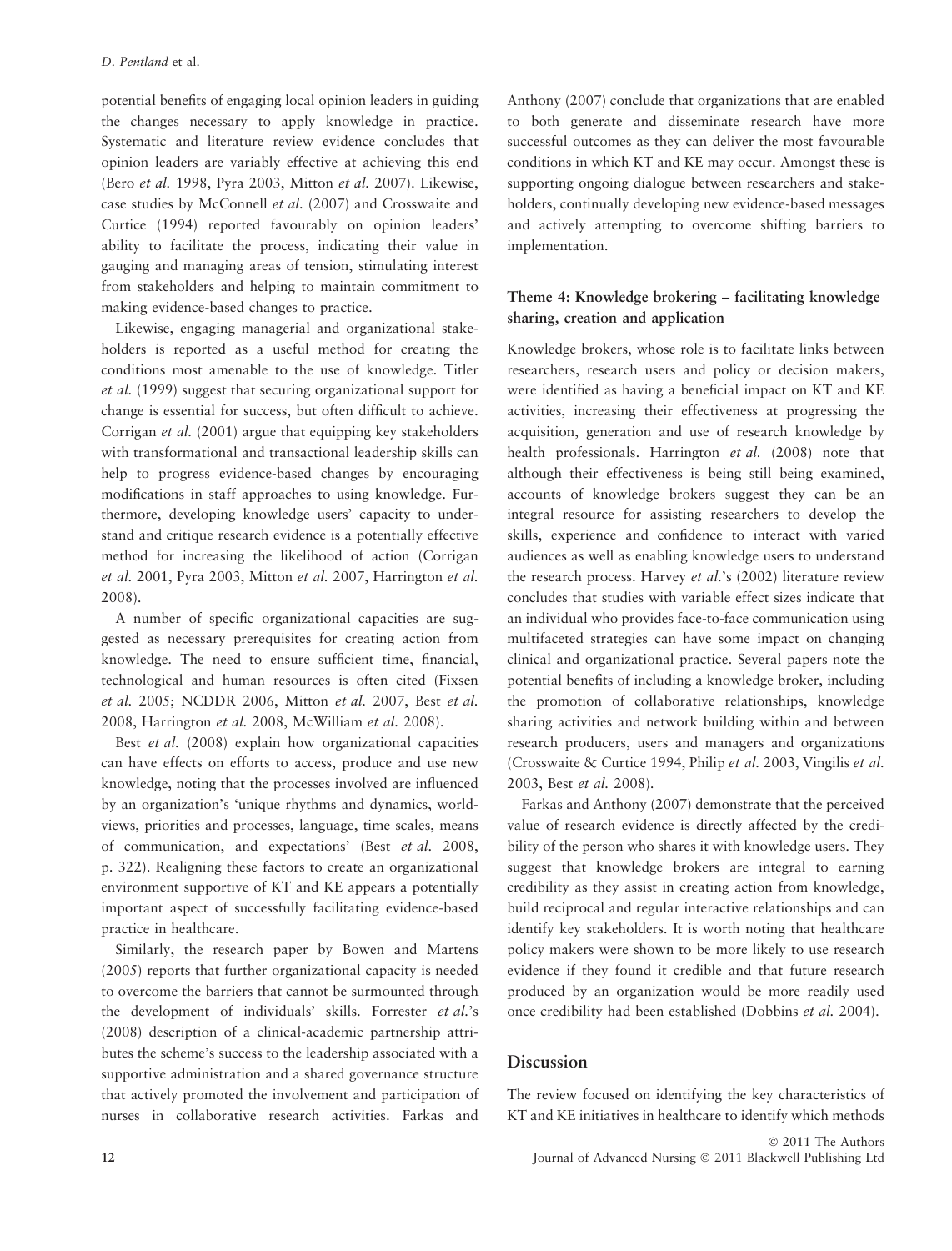can support health professionals to progress their evidencebased practice. Various methods or features, which can enhance the value of these activities have been identified, but comprehensive approaches inclusive of the three key themes of knowledge sharing, generation and application are less obvious.

Robust, high-level evidence for KT and KE is lacking, despite the identification and inclusion of systematic reviews, synopses, primary research studies and case studies in this review. At present, these focus largely on individual methods or limited aspects of the KT or KE process, such as interventions to help create action from knowledge or enable the efficient sharing of knowledge. This shortage of empirical evaluative research into knowledge transfer and exchange initiatives, and their suitability for application in different healthcare contexts and with different disciplines, has been noted in the wider literature (Armstrong et al. 2006), as well as by authors in this review (Corrigan et al. 2001, Mitton et al. 2007).

Variations in terminology, definitions and conceptualizations of how to achieve sustained evidence-based practice have lead to the development of multiple models and frameworks describing KT and KE processes. This has provided particular challenges for the development research in this area. Greenhalgh et al. (2004) have made several recommendations for developing this field, asserting that research should be driven by theory, concentrate on process and use common definitions and measures. The absence of these factors may partially explain the absence of coherent and developed evidence bases for KT and KE.

Further to this, the findings of this review suggest that there should be a focus on designing, implementing and evaluating practical solutions, which enable health professionals to engage in these three core processes. This would progress the field of study in a worthwhile direction by expanding existing models, which conceptualize how the process may occur and identify the importance of many of the characteristics noted in this review.

One model used in nursing research is the Promoting Action on Research Implementation in Health Services (PARiHS) framework (Kitson et al. 1998), which aims to represent the complexity of processes involved in using research in practice, identifying the interdependence of several key elements. These include the potent affect contextual factors have on the implementation of evidence into practice; the value of facilitators who, similar to the emerging knowledge brokering concept, can support the development of many key factors and; the importance of combining different evidence types for use by clinicians. Similarly, the Canadian Institutes of Health Research's Knowledge-toAction (KTA) model (Graham et al. 2006) also describes the key elements of this process, many of which have been highlighted by the literature included in this review. Graham et al. (2006) outline an action cycle in which knowledge is adapted to the local context and assessing barriers to its application feature prominently.

Whilst PARiHS notes the successful use of knowledge in healthcare as a function of how types of knowledge, context and facilitation interact, there is an opportunity to expand the value of this framework by identifying the specific methods, which allow these three things to interact effectively in complex healthcare settings. Likewise, understanding the practical processes, which would enable the cycles of Graham et al.'s (2006) KTA model to be successfully completed would be of considerable value in helping nurses and other healthcare professionals achieve routine evidence-based practice.

Despite the existence of models like these that reflect the core characteristics of successful KT and KE, they remain in need of conceptual clarity and agreement. These processes tend to be complex, intricate, participatory and evolving, which may prevent support from funding bodies, which traditionally favour single project-based research endeavours (Lomas 2000, Vingilis & Lindsay 2001). A lack of funding and the potentially highly problematical nature of any study may have delayed the development of investigation into their efficacy and applicability. Established views about the quality of research methods mean that experimental formats and especially the randomized controlled trial are still viewed as the most valuable form of evidence (Gray 1997, Evans 2003). Applying randomization to research into processes focused on enabling teams of healthcare professionals or indeed whole services to share, use and create knowledge more effectively is likely to be challenging (Corrigan et al. 2001). Furthermore, despite several proposed frameworks and models (Champion & Leach 1989, Funk et al. 1991, Lavis 2006), no valid method for measuring the effects of KT or KE has been established. Rather, the most commonly used approach is to develop local, individual and non-standardized measures (Estabrooks et al. 2006).

The findings of this review recommend several areas for development in this field. First, the value of comprehensive and connected approaches attentive to the different processes key to evidence-based practice should not be underestimated. Whilst there is value in conceptualizing the processes, which may illustrate how to effectively acquire and apply research knowledge, more concerted efforts to design and implement practical strategies reflective of the characteristics identified in this review are needed.

A particular area for attention includes finding ways to support actively the creation of facilitating conditions. The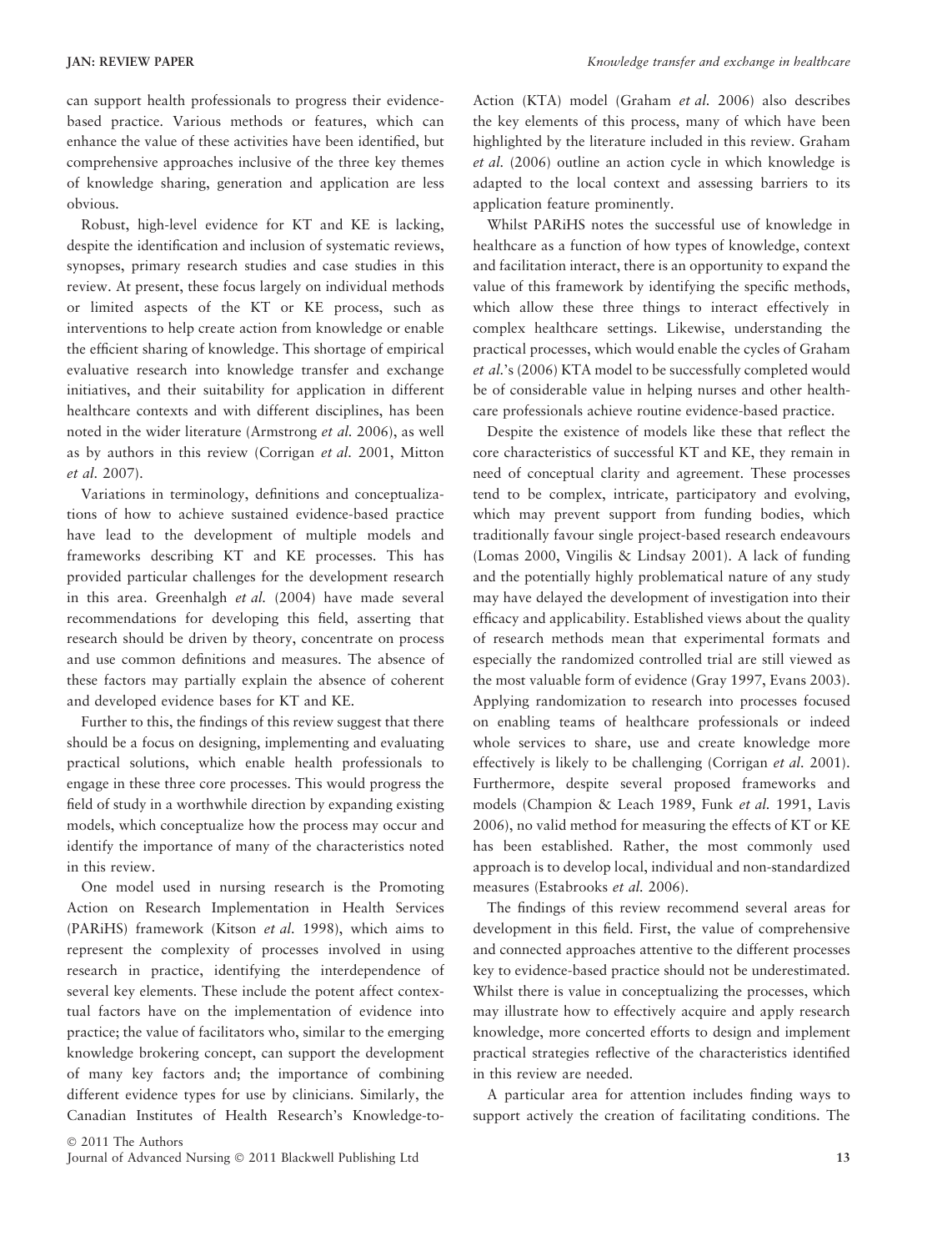# What is already known about this topic

- Established methods for facilitating evidence-based decision-making in healthcare are generally ineffective due to a variety of commonly encountered barriers.
- Knowledge transfer and exchange initiatives can facilitate the generation and communication of research of greater relevance and practicality to potential users.

# What this paper adds

- A clearer perspective on the key elements that should be included in knowledge transfer and exchange initiatives.
- Evidence for the critical role of organizational capacity and support during knowledge transfer and knowledge exchange initiatives.
- Impetus to use specialist knowledge brokers to progress initiatives aimed at improving evidence-based practice.

# Implications for practice and/or policy

- The importance of collaboration in sharing, applying and generating knowledge may require a change in researchers' and health professionals' roles to allow greater involvement in the processes and activities of knowledge transfer and exchange.
- Active support, funding and incentivizing from policy makers and healthcare managers will be needed to ensure the creation of suitable conditions for knowledge transfer and exchange.
- Further primary research into the effectiveness and transferability of the specific methods and techniques used in knowledge transfer and exchange initiatives is needed.

literature in this review suggests that capacity building is needed to allow successful knowledge transfer and exchange activities to take place. Further work is needed to identify, adopt and develop methodologies, which will allow such capacity building to happen in a manner compatible with the complex and fluctuating nature of modern healthcare. Little information about designing organizationally led efforts to create environments supportive of knowledge transfer and exchange presently exists, despite many papers that identify the importance of providing sufficient resources. At the other end of the spectrum, the interpersonal nature of many of the valuable knowledge transfer and exchange processes necessitates a concurrent focus on learning how to enable individuals to participate in sharing, generating and applying knowledge in practice.

The challenge for researchers and members of healthcare organizations aiming to improve levels of evidence-based practice is to discover how to create these levels of support. Further research into designing, implementing and evaluating KT and KE solutions should be based on concerted efforts to support key activities from both an organizational standpoint, and where necessary, through the active partnering of practitioners, researchers and decision makers.

# Conclusion

In the absence of a coherent high-level evidence base, it is worth noting that there is much agreement about the key characteristics of KT and KE across a range of sources. The findings in this review are drawn from a complex evidence base and include studies pertaining to individual methods and strategies for achieving KT and KE in the context of health services, and the wider process itself.

It is important that nurses take the opportunities to engage with researchers wherever possible to generate knowledge that is more relevant to both their specific clinical needs, and the realities of contemporary nursing contexts. This appears to be a key step in developing more practicable and applicable knowledge. In addition to making the most of opportunities as they arise, the nursing profession should actively identify their research needs and lobby for the inclusion of nurses into research programmes as participants, designers and researchers.

The findings that illustrate the importance of creating the optimal conditions for KE, KT and evidence-based practice to occur in, usually through the development of specific organizational and individual capacities, suggest that healthcare managers and service leads should be more receptive to allowing innovative KT and KE activities to take place. Allowing nurses the resources and space to become involved in research collaborations and interactive KT activities may appreciably increase their ability to make evidence-based decisions.

Several areas for ongoing research can be identified, including investigating the efficacy of KT and KE activities both in general and with specific professions in specific contexts; the role and value of using knowledge brokers in realizing these activities; and more focussed explorations into the organizational supports and contextual circumstances that would allow nurses to engage in KT and KE. However, a key message for researcher producers is that they should actively engage and collaborate with, and remain responsive to, their target audiences throughout the entirety of the research process from design to dissemination.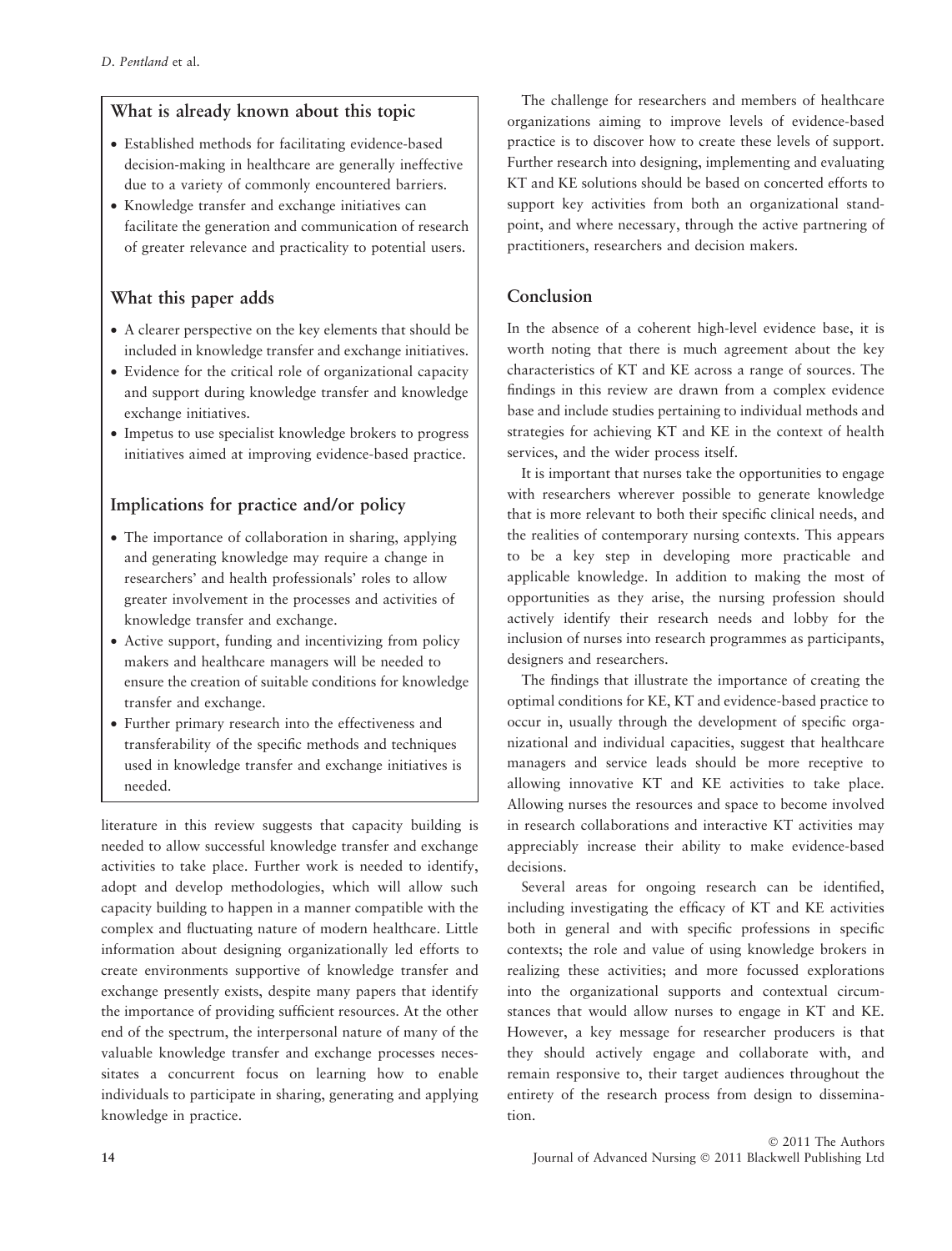### Conflict of interest

No conflict of interest has been declared by the author(s).

### Funding

NHS Lothian. Knowledge Transfer Partnership no. 7308.

### Author contributions

KF, MW, RM, LI and SS were responsible for the study conception and design. DP performed the data collection. DP and DM performed the data analysis. DP was responsible for the drafting of the manuscript. DP, DM, KF and RM made critical revisions to the paper for important intellectual content. KF, MW and LI obtained funding. DM provided administrative, technical or material support. DM, KF, MW and SS supervised the study.

## Supporting Information Online

There is no Supporting Information associated with this article.

### References

- Armstrong R., Waters E., Roberts H., Oliver S. & Popay J. (2006) The role and theoretical evolution of knowledge translation and exchange in public health. Journal of Public Health 28(4), 384-389.
- Baumbusch J., Semeniuk P., McDonald H., Basu Khan K., Kirkham S.R., Tan E. & Anderson J.M. (2007) Easing the transition between hospital and home: translating knowledge into action. Canadian Nurse 103(8), 24–29.
- Bero L.A., Grilli R., Grimshaw J.M., Harvey E., Oxman A.D. & Thomson M.A. (1998) Closing the gap between research and practice: an overview of systematic reviews of interventions to promote the implementation of research findings. The Cochrane Effective Practice and Organization of Care Review Group. BMJ (Clinical Research Ed) 317(7156), 465–468.
- Best A., Hiatt R.A. & Norman C.D. (2008) Knowledge integration: conceptualizing communications in cancer control systems. Patient Education and Counselling 71(3), 319–327.
- Bowen S. & Martens P. (2005) Demystifying knowledge translation: learning from the community. Journal of Health Services Research & Policy 10(4), 203–211.
- Canadian Population Health Initiative (2001) An Environmental Scan of Research Transfer Strategies. Canadian Institute for Health Information, Ottawa.
- Champion V.L. & Leach A. (1989) Variables related to research utilization in nursing: an empirical investigation. Journal of Advanced Nursing 14, 705–710.
- Conklin J. & Stolee P. (2008) A model for evaluating knowledge exchange in a network context. The Canadian Journal of Nursing Research 40(2), 116–124.
- Conn V.S., Valentine J.C., Copper H.M. & Rantz M.J. (2003) Grey literature in meta-analyses. Nursing Research 52, 256–261.
- Cooper H. (1998) Synthesizing Research: A Guide for Literature Reviews, 3rd edn. Sage, Thousand Oaks.
- Corrigan P.W., Steiner L., McCracken S.G., Blaser B. & Barr M. (2001) Strategies for disseminating evidence-based practices to staff who treat people with serious mental illness. Psychiatric Services 52(12), 1598–1606.
- Crosswaite C. & Curtice L. (1994) Disseminating research results the challenge of bridging the gap between health research and health action. Health Promotion International 9(4), 289–296.
- Dobbins M., DeCorby K. & Twiddy T. (2004) A knowledge transfer strategy for public health decision makers. Worldviews on Evidence-Based Nursing 1(2), 120–128.
- Eke A.N., Neumann M.S., Wilkes A.L. & Jones P.L. (2006) Preparing effective behavioral interventions to be used by prevention providers: the role of researchers during HIV Prevention Research Trials. AIDS Education and Prevention 18(4), 44–58.
- Estabrooks C.A., Thompson D.S., Lovely J.J.E. & Hofmeyer A. (2006) A guide to knowledge translation theory. The Journal of Continuing Education in the Health Professions 26(1), 25–36.
- Evans D. (2003) Hierarchy of evidence: a framework for ranking evidence evaluating healthcare interventions. Journal of Clinical Nursing 12(1), 77–84.
- Farkas M. & Anthony W.A. (2007) Bridging science to service: using Rehabilitation Research and Training Center program to ensure that research-based knowledge makes a difference. Journal of Rehabilitation Research & Development 44(6), 879-892.
- Fixsen D.L., Naoom S.F., Blase K.A., Friedman R.M. & Wallace F. (2005) Implementation Research: A Synthesis of the Literature. University of South Florida, Louise de la Parte Florida Mental Health Institute, The National Implementation Research Network, Tampa.
- Forrester D.A., O'Keefe T. & Torres S. (2008) Professor in residence program: a nursing faculty practice. Journal of Professional Nursing: Official Journal of the American Association of Colleges of Nursing 24(5), 275–280.
- Funk S.G., Champagne M.T., Wiese R.A. & Tornquist E.M. (1991) Barriers to using research findings in practice: the clinician's perspective. Applied Nursing Research 4(2), 90–95.
- Garland A.F., Plemmons D. & Koontz L. (2006) Research-practice partnership in mental health: lessons from participants. Administration and Policy in Mental Health and Mental Health Services Research 33(5), 517–528.
- Glasgow R.E. & Emmons K.M. (2007) How can we increase translation of research into practice? Types of evidence needed. Annual Review of Public Health 28, 413–433.
- Graham I.D., Logan J., Harrison M.B., Straus S.E., Tetroe J., Caswell W. & Robinson N. (2006) Lost in knowledge translation: time for a map? The Journal of Continuing Education in the Health Professions 26(1), 13–24.
- Gray M. (1997) Evidence-Based Healthcare: How to Make Health Policy and Management Decisions. Churchill Livingstone, London.
- Green L.W. (2008) Making research relevant: if it is an evidencebased practice, where's the practice-based evidence? Family Practice 25(S1), i20–i24.
- Greenhalgh T., Robert G., MacFarlane F., Bate P. & Kyriakidou O. (2004) Diffusion of innovations in service organizations: systematic

© 2011 The Authors

Journal of Advanced Nursing © 2011 Blackwell Publishing Ltd 15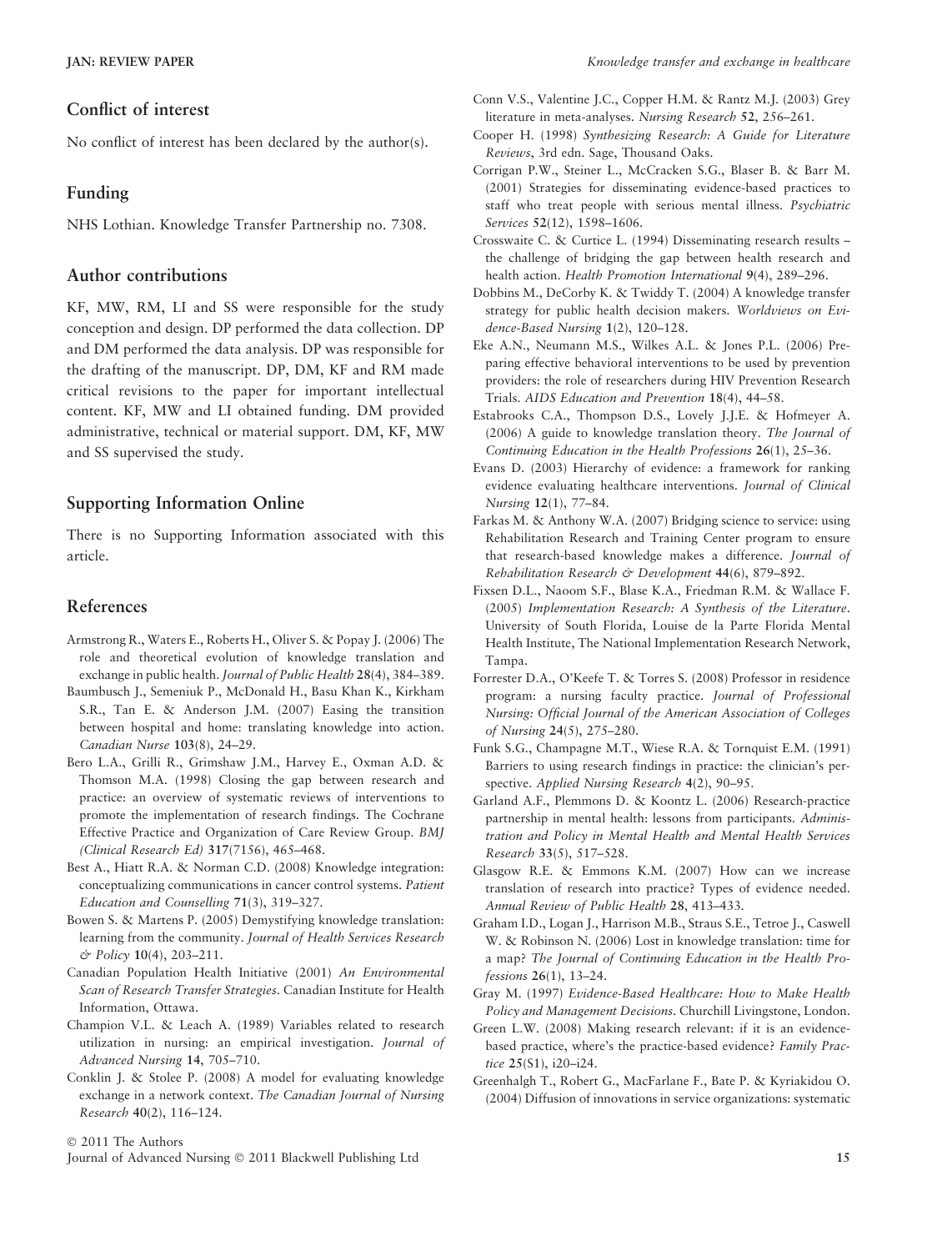review and recommendations. The Milbank Quarterly 82(4), 581– 629.

- Grimshaw J.M., Shirran L., Thomas R., Mowatt G., Fraser C., Bero L., Grilli R., Harvey E., Oxman A. & O'Brien M.A. (2001) Changing provider behavior: an overview of systematic reviews of interventions. Medical Care 39(8S2), II2–II45.
- Grol R. & Grimshaw J. (2003) From best evidence to best practice: effective implementation of change in patients' care. The Lancet 362(9391), 1225–1230.
- Harrington A., Beverly L., Barron G., Pazderka H., Bergerman L. & Clelland S. (2008) Knowledge Translation: A Synopsis of the Literature. Alberta Health Services - Alberta Mental Health Board. Alberta Mental Health Research Partnership Program, Edmonton.
- Harvey G., Loftus-Hills A., Rycroft-Malone J., Titchen A., Kitson A., McCormack B. & Seers K. (2002) Getting evidence into practice: the role and function of facilitation. Journal of Advanced Nursing 37(6), 577–588.
- Haynes B. & Haines A. (1998) Getting research findings into practice: barriers and bridges to evidence based clinical practice. BMJ 317(7153), 273–276.
- Hemsley-Brown J. (2004) Facilitating research utilisation: a cross a sector review of research evidence. International Journal of Public Sector Management 17(6), 534–552.
- Jacobson N., Butterill D. & Goering P. (2005) Consulting as a strategy for knowledge transfer. The Milbank Quarterly 83(2), 299–321.
- Kirkevold M. (1997) Integrative nursing research an important strategy to further the development of nursing science and nursing practice. Journal of Advanced Nursing 25, 179–186.
- Kitson A. (2009) The need for systems change: reflections on knowledge translation and organizational change. Journal of Advanced Nursing 65(1), 217–228.
- Kitson A., Harvey G. & McCormack B. (1998) Enabling the implementation of evidence-based practice: a conceptual framework. Quality and Safety in Health Care 7(3), 149–158.
- Kothari A., Birch S. & Charles C. (2005) ''Interaction'' and research utilisation in health policies and programs: does it work? Health Policy 71(1), 117–125.
- Lavis J.N. (2006) Research, public policymaking, and knowledgetranslation processes: Canadian efforts to build bridges. The Journal of Continuing Education in the Health Professions 26(1), 37–45.
- Lees J. (2008) Research supervision and psychotherapeutic theory: bridging the research-practice gap. Psychodynamic Practice: Individuals, Groups and Organisations 14(3), 281–293.
- Lomas J. (2000) Using 'linkage and exchange' to move research into policy at a Canadian foundation. Health Affairs 19(3), 236–240.
- Majumdar S.R., McAlister F.A. & Furberg C.D. (2004) From knowledge to practice in chronic cardiovascular disease: a long and winding road. Journal of the American College of Cardiology 43(10), 1738–1742.
- McConnell E.S., Lekan D., Hebert C. & Leatherwood L. (2007) Academic-practice partnerships to promote evidence-based practice in long-term care: oral hygiene care practices as an exemplar. Nursing Outlook 55(2), 95–105.
- McKenna H., Ashton S. & Keeney S. (2004) Barriers to evidencebased practice in primary care. Journal of Advanced Nursing 45(2), 178–189.
- McWilliam C.L., Kothari A., Leipert B., Ward-Griffin C., Forbes D., King M.L., Kloseck M., Ferguson K. & Oudshoorn A. (2008) Accelerating client-driven care: pilot study for a social interaction approach to knowledge translation. The Canadian Journal of Nursing Research 40(2), 58–74.
- Mitton C., Adair C.E., McKenzie E., Patten S.B. & Waye Perry B. (2007) Knowledge transfer and exchange: review and synthesis of the literature. The Milbank Quarterly 85(4), 729–768.
- Molfenter S.M., Ammoury A., Yeates E.M. & Steele C.M. (2009) Decreasing the knowledge-to-action gap through research: clinical partnerships in speech-language pathology. Canadian Journal of Speech-Language Pathology & Audiology 33(2), 82-88.
- NCDDR (2006) Overview of International Literature on Knowledge Translation. National Centre for the Dissemination of Disability Research, Austin.
- Newman M., Papadopoulos I. & Sigsworth J. (1998) Barriers to evidence-based practice. Intensive and Critical Care Nursing 14(5), 231–238.
- Philip K.L., Backett-Milburn K., Cunningham-Burley S. & Davis J.B. (2003) Practising what we preach? A practical approach to bringing research, policy and practice together in relation to children and health inequalities. Health Education Research 18(5), 568–579.
- Pyra K. (2003) Knowledge Translation: A Review of the Literature. Nova Scotia Health Research Foundation, Halifax.
- Rosser W. (2008) Bringing important research evidence into practice: Canadian developments. Family Practice 25(S1), i38–i43.
- Russell J., Greenhalgh T., Boynton P. & Rigby M. (2004) Soft networks for bridging the gap between research and practice: illuminative evaluation of CHAIN. BMJ: British Medical Journal 328(7449), 1174–1177.
- Sackett D.L. & Rosenberg W.M.C. (1995) On the need for evidencebased medicine. Journal of Public Health 17(3), 330–334.
- Schoonover H. (2009) Barriers to research utilization among registered nurses practicing in a community hospital. Journal for Nurses in Staff Development 25(4), 199–212.
- Titler M.G., Mentes J.C., Rakel B.A., Abbott L. & Baumler S. (1999) From book to bedside: putting evidence to use in the care of the elderly. The Joint Commission Journal on Quality Improvement 25(10), 545–556.
- Vingilis E. & Lindsay S. (2001) Toward the Development of a ''Know-How'' Knowledge Diffusion and Utilization Model for Social and Health Programs: An Evaluation of the Lawson Foundation Granting Approach. The Population & Community Health Unit Family Medicine. The University of Western Ontario, London, Ontario.
- Vingilis E., Hartford K., Schrecker T., Mitchell B., Lent B. & Bishop J. (2003) Integrating knowledge generation with knowledge diffusion and utilization: a case study analysis of the Consortium for Applied Research and Evaluation in Mental Health. Canadian Journal of Public Health 94(6), 468–471.
- Whittemore R. & Knafl K. (2005) The integrative review: updated methodology. Journal of Advanced Nursing 52(5), 546– 553.
- Woolf S.H. (2008) The meaning of translational research and why it matters. Journal of the American Medical Association 299(2), 211– 213.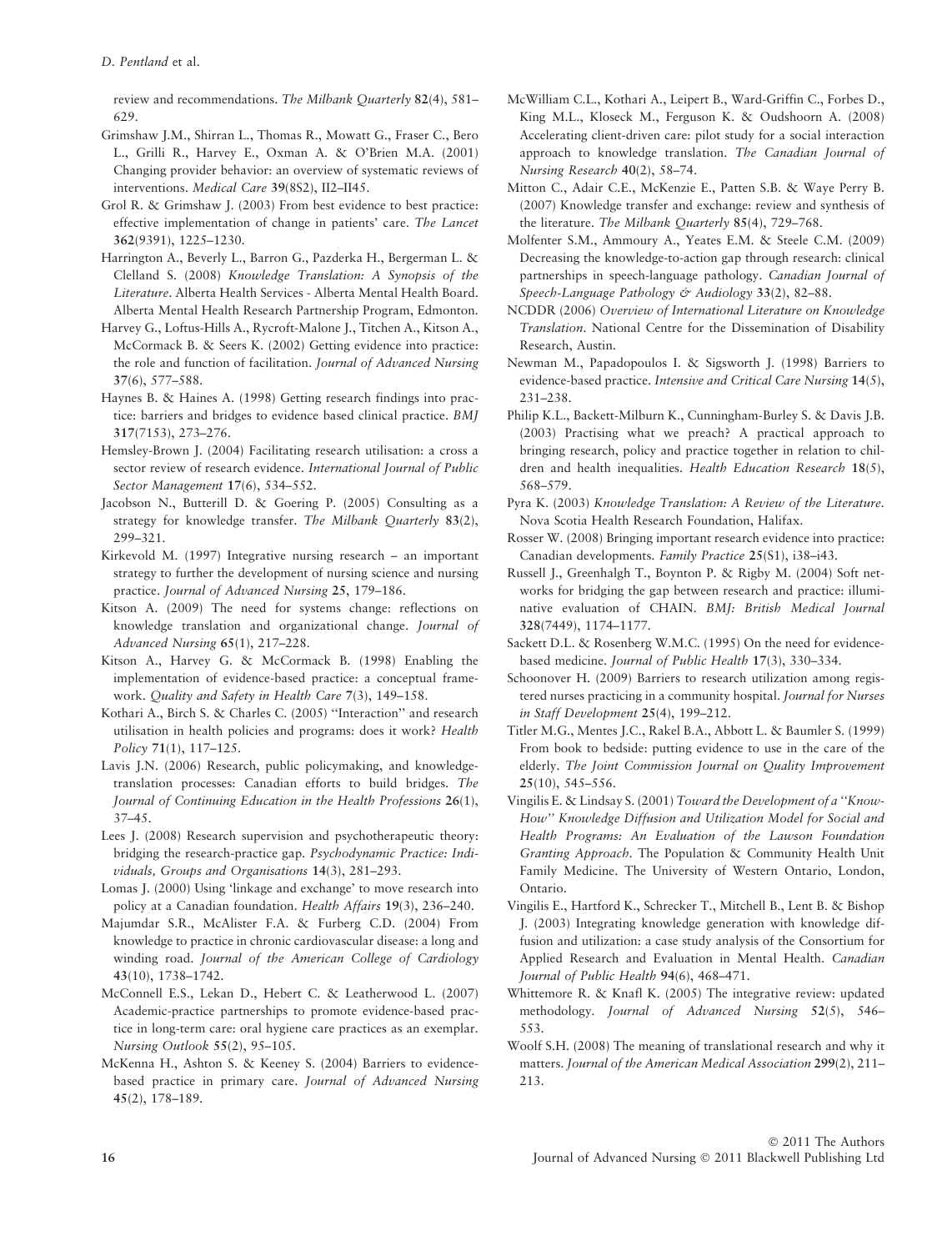# Appendix A: Computerized search strategies

## Applied Social Sciences Index and Abstracts (ASSIA)

Limited to: journal articles, 1990–2010, English language only

1. DE = Knowledge management 2. DE = Research transfer 3. DE = Knowledge based development 4. DE = Research and development 5. DE = Research management 6. DE = Research partnerships 7. DE = Innovation+ 8. (1 or 2 or … or 7) – 1403  $9.$  DE = Medicine+ 10. DE = Health services+ 11. (9 or  $10$ ) – 12426 12. (8 and 11) – 102 13. DE = Medical research 14. DE = Medical effectiveness research 15. DE = Evidence-based medicine 16. DE = Evidence-based psychiatry 17. DE = Evidence-based psychosomatic medicine 18. (13 or 14 … or 17) – 2376 19. AB = knowledge *within* 2 transfer 20. AB = knowledge *within* 2 exchange 21. AB = knowledge *within* 2 broker 22. AB = knowledge *within* 2 development 23. AB = knowledge *within* 2 dissemination 24. AB = knowledge *within* 2 management 25. AB = knowledge *within* 2 sharing 26. AB = knowledge *within* 2 diffusion 27. AB = knowledge *within* 2 distribution 28. AB = knowledge *within* 2 utilization 29. AB = knowledge *within* 2 mobilization 30. AB = knowledge *within* 2 generation 31. AB = research *within* 2 transfer 32. AB = research *within* 2 exchange 33. AB = research *within* 2 broker 34. AB = research *within* 2 dissemination 35. AB = research *within* 2 management 36. AB = research *within* 2 sharing 37. AB = research *within* 2 diffusion 38. AB = research *within* 2 distribution 39. AB = research *within* 2 utilization 40. AB = research *within* 2 mobilization 41. AB = research *within* 2 generation 42.  $AB =$  research *within* 2 translation 43. AB = Innovation *within* 2 broker 44. AB = Innovation within 2 development

© 2011 The Authors

Journal of Advanced Nursing © 2011 Blackwell Publishing Ltd 17

45.  $AB = Innovation with in 2 distribution$ 46. AB = Innovation *within* 2 diffusion 47.  $AB = Innovation$  *within* 2 exchange 48. AB = Innovation *within* 2 management 49. AB = Innovation *within* 2 partnership 50. AB = Innovation *within* 2 sharing 51. AB = Innovation *within* 2 transfer 52.  $AB = Innovation with in 2 translation$ 53. AB = Innovation *within* 2 utilization 54. (19 or 20 or  $21...$  or  $53$ ) – 1398 55. (18 and 54) – 34 56. (12 or 54) – 132

#### Business source premier

Limited to: Peer reviewed journal articles; Jan 1990 – present; English language only.

- 1. SU = Knowledge management
- 2. SU = Knowledge process outsourcing
- 3. SU = Knowledge workers
- 4. SU = Research institutes
- 5. SU = Research and development
- 6. SU = Diffusion of innovations
- 7. SU = Innovation management
- 8. SU = Innovation adoption
- 9. SU = Organizational learning
- 10. (1 or 2 or 3 ... or 9)  $14682$
- 11.  $SU = Health^* 22250$
- 12. (10 and 11) 132

### Cumulative Index to Nursing and Allied Health Literature (CINAHL)

- 1. MH = Knowledge management
- 2. MH = Information management
- 3. MH = Clinical research+
- 4. MH = Diffusion of innovation
- 5. (1 or 2 or 3 or 4) 3671
- 6. MH = Health services+ 118685
- 7. (5 and 6) 554

#### PsychInfo

- 1. SU = Knowledge management
- 2. SU = Knowledge transfer
- 3. SU = Evidence-based practice
- 4. SU = Information dissemination
- 5. SU = Innovation
- 6. SU = Research and development
- 7. (1 or 2 or 3… or 6) 7802